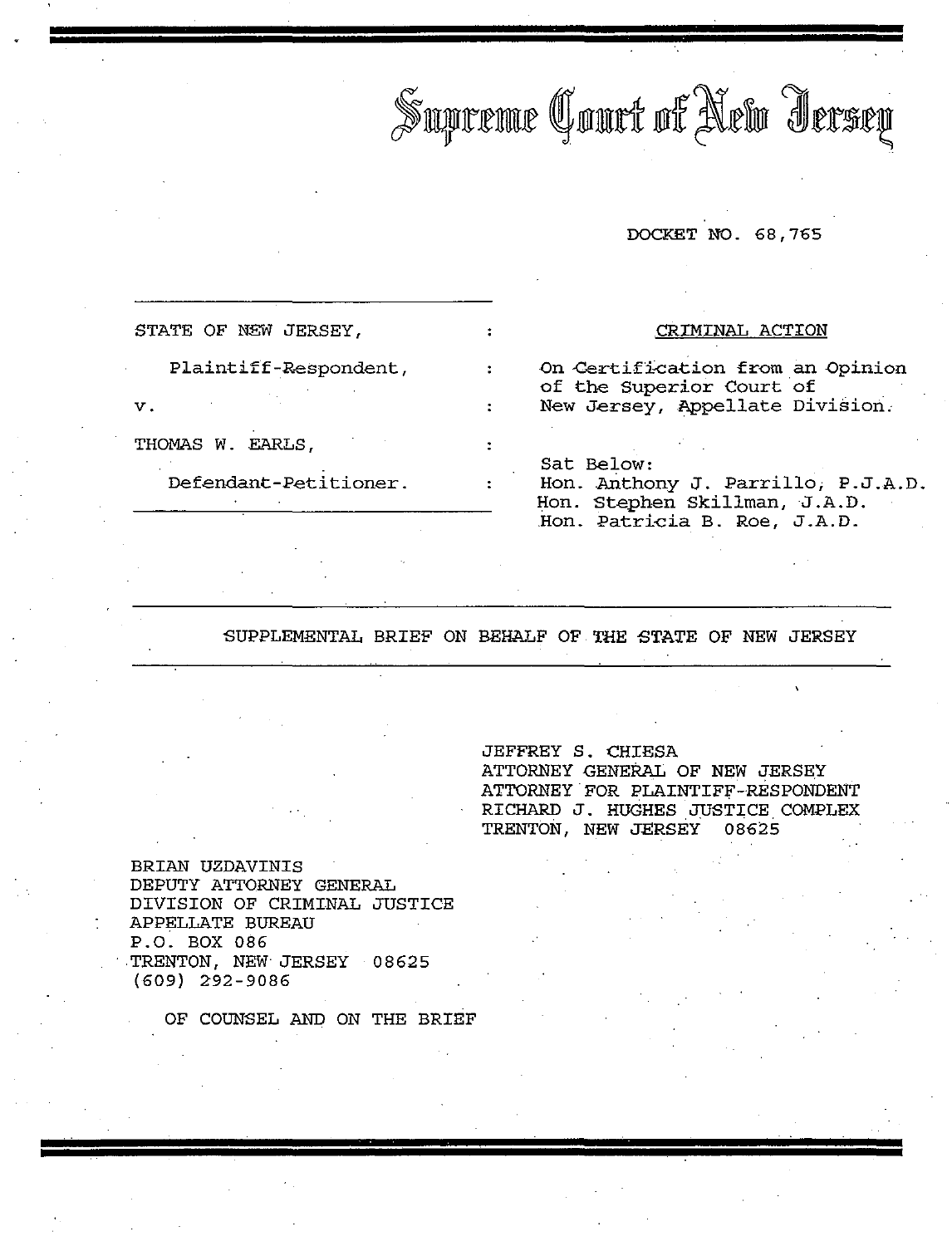### TABLE OF CONTENTS

 $\mathcal{L}_{\rm eff}$  and  $\mathcal{L}_{\rm eff}$ 

 $\ddot{\phantom{a}}$ 

| COUNTER-STATEMENT OF PROCEDURAL HISTORY 4 |  |  |  |  |  |  |  |  |  |  |  |  |  |  |
|-------------------------------------------|--|--|--|--|--|--|--|--|--|--|--|--|--|--|
| COUNTER-STATEMENT OF FACTS 6              |  |  |  |  |  |  |  |  |  |  |  |  |  |  |

## LEGAL ARGUMENT

 $\bar{z}$ 

# POINT I

| DEFENDANT HAD NO REASONABLE EXPECTATION OF |  |  |  |  |  |  |  |  |  |  |
|--------------------------------------------|--|--|--|--|--|--|--|--|--|--|
| PRIVACY IN THE GENERALIZED LOCATION OF HIS |  |  |  |  |  |  |  |  |  |  |
|                                            |  |  |  |  |  |  |  |  |  |  |

## POINT II

| TO THE EXTENT DEFENDANT DID HAVE SOME PRIVACY   |  |  |
|-------------------------------------------------|--|--|
| INTEREST IN THE GENERAL LOCATION OF HIS CELL    |  |  |
| PHONE, EXIGENT CIRCUMSTANCES AND THE            |  |  |
| EMERGENCY AID EXCEPTION TO THE WARRANT          |  |  |
| REQUIREMENT NEVERTHELESS FULLY JUSTIFIED THE    |  |  |
| POLICE USE OF CELL TOWERS WITHOUT A WARRANT     |  |  |
| TO DETERMINE THE PHONE'S GENERAL WHEREABOUTS 31 |  |  |
|                                                 |  |  |
|                                                 |  |  |

## TABLE OF AUTHORITIES

## CASES

 $\mathcal{L}_{\mathcal{A}}$ 

| Brigham City v. Stuart, 547 U.S. 398, 126 S. Ct. 1943,<br>164 <u>L. Ed.</u> 2d 650 (2006) 35                                                                        |  |  |       |  |
|---------------------------------------------------------------------------------------------------------------------------------------------------------------------|--|--|-------|--|
| Devega y. State, 689 S.E.2d 293 (Ga. 2010) 13,24                                                                                                                    |  |  | 25,26 |  |
| In re Application for Order Authorizing Pen Register<br>and Trap and Trace Device and Release of Subscriber<br>Information, 384 F. Supp. 2d 562 (E.D. N.Y. 2005) 26 |  |  |       |  |
| In re Pen Reqister & Trap/Trace Device with Cell                                                                                                                    |  |  |       |  |

|  |  |  | <u>in re Pen keqister &amp; Trap/Trace Device with Cell</u> |  |  |  |  |  |  |  |  |
|--|--|--|-------------------------------------------------------------|--|--|--|--|--|--|--|--|
|  |  |  | Site Location Authority, 396 F. Supp. 2d 747                |  |  |  |  |  |  |  |  |
|  |  |  | $(S.D. Text. 2005)$ (same) 27                               |  |  |  |  |  |  |  |  |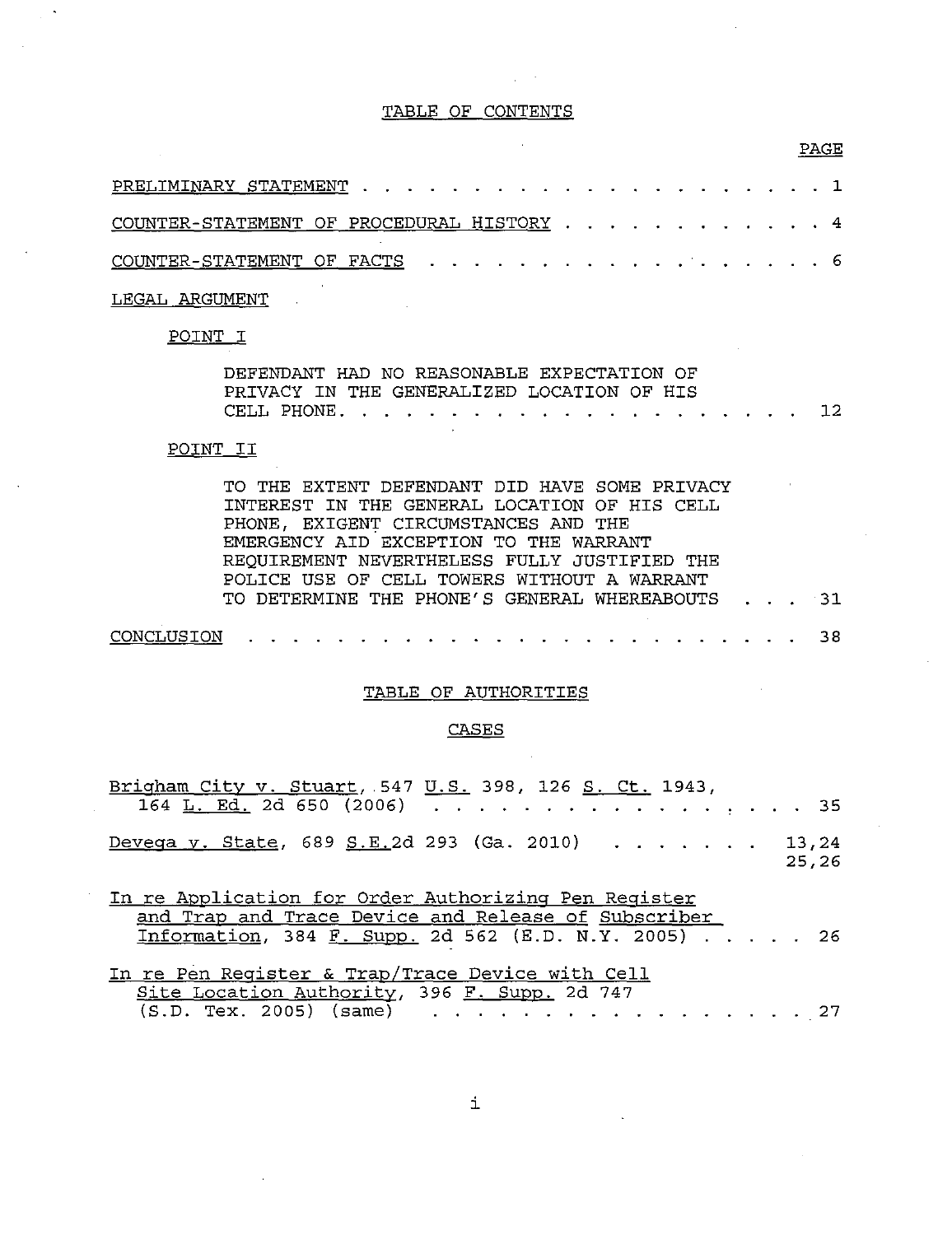| <u>In re United States ex rel. Historical Cell Site Data,</u><br>747 <u>F. Supp.</u> 2d 827 (S.D. Texas 2010)                                                    |  |                         |       | 14         |
|------------------------------------------------------------------------------------------------------------------------------------------------------------------|--|-------------------------|-------|------------|
| Michigan v. Fisher, U.S. 130 S. Ct. 546,<br>$175$ <u>L. Ed.</u> 2d 410 (2009) $\overline{\phantom{a}}$ .                                                         |  |                         |       | - 35       |
| <u>Osburn v. State</u> , 44 P.3d 523 (Nev. 2002)                                                                                                                 |  |                         |       | 21         |
| <u>People v. Weaver</u> , 909 N.E.2d 1195 (N.Y. 2009)                                                                                                            |  |                         |       | 21         |
| State v. Alvarez, 238 N.J. Super. 560 (App. Div. 1990)                                                                                                           |  | $\cdot$ $\cdot$ $\cdot$ |       | 33         |
| <u>State v. Bogan</u> , 200 <u>N.J.</u> 61 (2009)                                                                                                                |  |                         |       | 36         |
| State v. Bruzzese, 94 N.J. 210 (1983), cert. denied,<br>465 <u>U.S.</u> 1030, 104 <u>S. Ct.</u> 1295, 79 <u>i. Ed.</u> 2d 695 (1984)   18,33                     |  |                         |       |            |
| <u>State v. Campbell</u> , 759 P.2d 1040 (Ore. 1988)                                                                                                             |  |                         |       | -21        |
| <u>State v. Cassidy</u> , 179 N.J. 150 (2004)                                                                                                                    |  |                         | 33,35 |            |
| <u>State v. DeLuca</u> , 168 <u>N.J.</u> 626 (2001)                                                                                                              |  |                         |       | - 33       |
| <u>State v. Earls</u> , 209 <u>N.J.</u> 97 (2011)                                                                                                                |  |                         |       | 5,11       |
| <u>State v. Earls</u> , 420 <u>N.J. Super.</u> 583 (App. Div. 2011)                                                                                              |  |                         |       | 5,10<br>13 |
| <u>State v. Frankel</u> , 179 <u>N.J.</u> 586 (2004)                                                                                                             |  |                         | 33,34 | 35         |
| <u>State v. Hutchins</u> , 116 N.J. 457 (1989)                                                                                                                   |  |                         |       | 33         |
| <u>State v. Jackson</u> , 76 P.3d 217 (Wash. 2003)                                                                                                               |  |                         |       | 21         |
| <u>State v. Laboo</u> , 396 <u>N.J. Super.</u> 97 (App. Div. 2007)                                                                                               |  |                         |       | 17         |
| State v. Ravotto, 169 N.J. 227 (2001)                                                                                                                            |  |                         |       | 33         |
| State v. Smith, 129 N.J. Super. 430 (App. Div.),<br>certif. denied, 66 N.J. 327 (1974) 33                                                                        |  |                         |       |            |
| <u>State v. Zahn,</u> 812 N.W.2d 490 (S.D. 2012)<br>. 23                                                                                                         |  |                         |       |            |
| <u>Stone v. State</u> , 941 A.2d 1238 (Md. App. 2008) 13,25                                                                                                      |  |                         |       |            |
| United States v. Forest, 355 F.3d 942 (6th Cir. 2004),<br><u>remanded o.g., 543 U.S.</u> 1100, 125 <u>S. Ct.</u> 1050,<br>160 <u>L. Ed.</u> 2d 1001 (2005) 13,25 |  |                         |       | 26         |

 $\ddot{\phantom{a}}$ l.

ii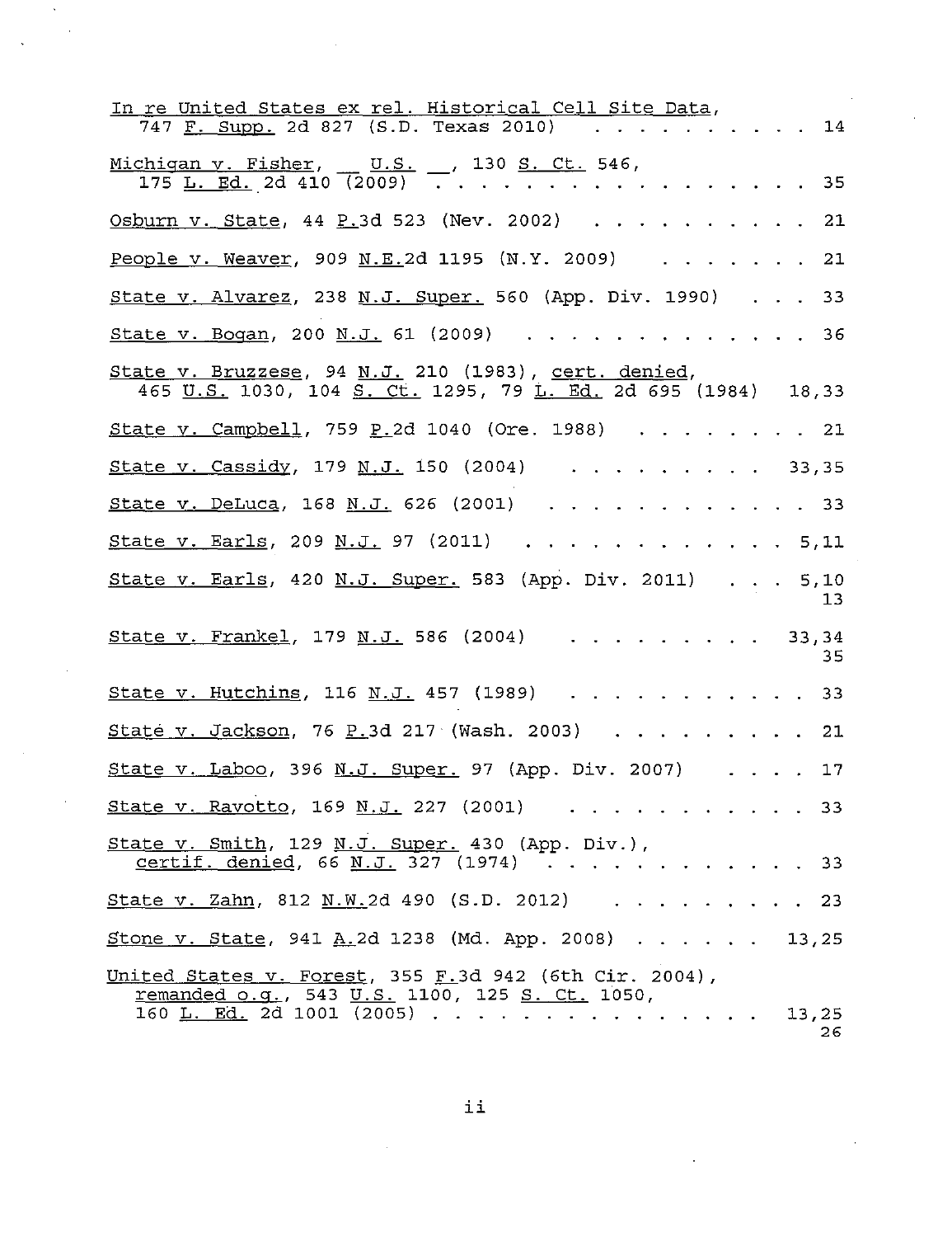| United States v. Garcia, 474 F.3d 994 (7th Cir.),<br>cert. denied, 552 U.S. 883, 128 S. Ct. 291,<br>$169$ <u>L. Ed.</u> 2d 140 (2007) |                                                             |       | -21             |
|---------------------------------------------------------------------------------------------------------------------------------------|-------------------------------------------------------------|-------|-----------------|
| United States v. Jones, $\underline{\text{U.S.}}$ , 132 S. Ct. 945,<br>181 L. Ed. 2d 911 (2012)                                       | $\mathcal{L}^{\text{max}}$ , and $\mathcal{L}^{\text{max}}$ |       | $\overline{22}$ |
| United States v. Karo, 468 U.S. 705, 104 S. Ct. 3296,<br>82 L. Ed. 2d 530 (1984)                                                      |                                                             | 19,20 | -25             |
| United States v. Knotts, 460 U.S. 276, 103 S. Ct. 1081,<br>75 L. Ed. 2d 55 (1983) 12,19                                               |                                                             |       | 25,26           |
| United States v. Kyllo, 533 U.S. 27, 121 S. Ct. 2038,<br>150 <u>L. Ed.</u> 2d 94 (2001) 20                                            |                                                             |       |                 |
| United States v. Pineda-Moreno, 591 F.3d 1212 (9th Cir. 2010). 21                                                                     |                                                             |       |                 |

# **STATUTES**

| $\underline{N. J.S.A.}$ 2A:156A-29c(4) 17,18 |  |  |  |  |  |  |  |  |  |  |  |  | 34 |
|----------------------------------------------|--|--|--|--|--|--|--|--|--|--|--|--|----|
|                                              |  |  |  |  |  |  |  |  |  |  |  |  |    |
|                                              |  |  |  |  |  |  |  |  |  |  |  |  |    |
|                                              |  |  |  |  |  |  |  |  |  |  |  |  |    |
|                                              |  |  |  |  |  |  |  |  |  |  |  |  |    |
|                                              |  |  |  |  |  |  |  |  |  |  |  |  |    |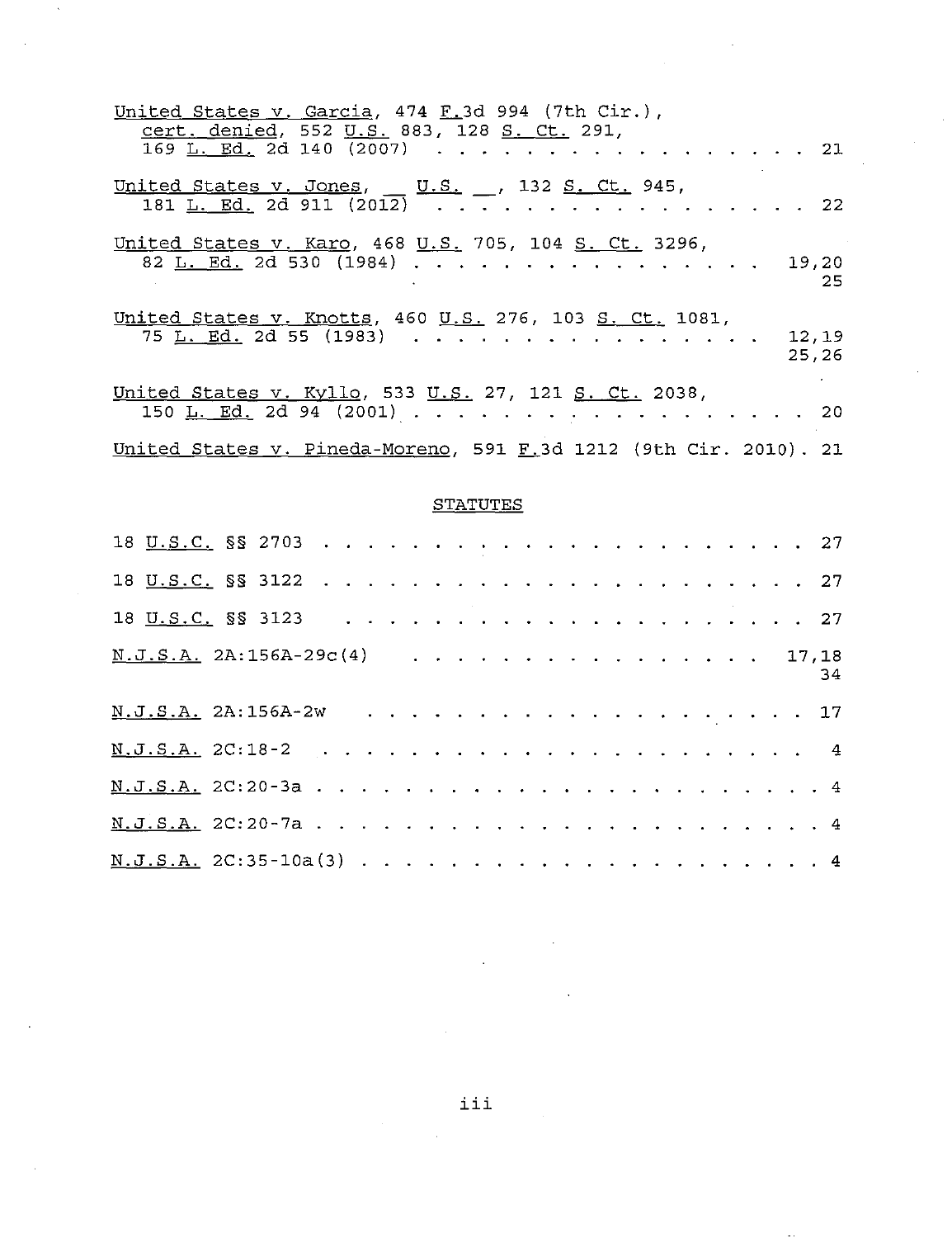### PRELIMINARY STATEMENT

Considering the tone and focus of the briefs submitted by defendant and the various <u>amici</u>, it seems more important to stress what this case does not involve rather than what it does. This case does not involve the use of a "global positioning system" ("GPS") in <sup>a</sup> phone, <sup>a</sup> beeper or otherwise. It does not involve GPS tracking at all. Nor does it involve anything akin to high-accuracy cell-site tracking or even cell-tower "triangulation," (AClb6)', let alone "superhuman surveillance," (Dsb2), "warrantless, pervasive mass surveillance of the public by law enforcement agents," (AClb2), or any other such Orwellian variation of <sup>a</sup> "paranoid post-modern police state,"

What this case does involve is an out-dated cell phone trackable in early 2006 by methods that today's standards would already generously consider little more than primitive - the determination, through the cell-phone provider, of the cell tower which most recently received the phone's signals, which generally would place that phone within one or two miles of that tower.

Ă. IT refers to the transcript of April 3, 2007. 2T refers to the transcript of April 4, 2007. 3T refers to the transcript of April 17, 2007. 4T refers to the transcript of April 27, 2007. 5T refers to the transcript of September 28, 2007. 6T refers to the transcript of November 2, 2007. Db refers to defendant's Appellate Division brief. Da refers to defendant's Appellate Division brief appendix. DPC refers to defendant's Petition for Certification. Dsb refers to defendant's supplemental Supreme Court brief. AClb refers to amicus brief of the Electronic Privacy Information Center. AC2b refers to amicus brief of the American Civil Liberties Union and the Association of Criminal Defense Lawyers.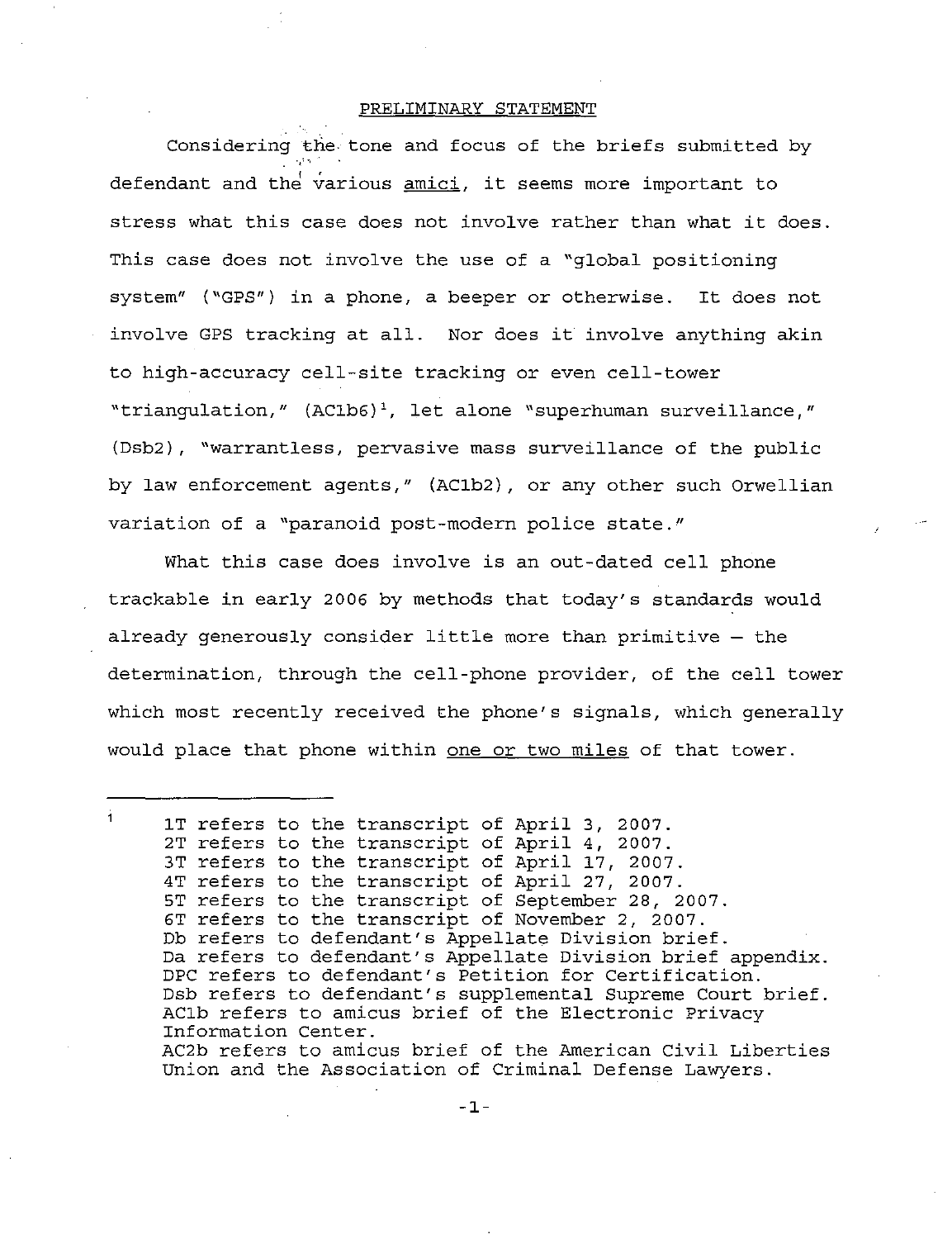Whereas a warrant might be required in scenarios involving the more specific private location information readily available now, this defendant could not possibly have held any reasonable expectation of privacy in the sort of generalized information involved here. The information here was so general, in fact, that it merely directed investigators to <sup>a</sup> broad zone approximately two miles in diameter that they then had to patrol before happening to observe in plain view defendant's car in <sup>a</sup> motel parking lot. That is how defendant was found.

Moreover, defendant and amici mostly ignore the exigencies that fully justified the police conduct in this case. Defendant, for whom an arrest warrant already had been issued, had discovered that his girlfriend had cooperated with police and allowed them to search her storage unit, where he was hiding much of his stolen property. Consequently, he threatened to harm her. Upon learning this, that the girlfriend had not been seen since the unit's search, and that <sup>a</sup> confirmed history of domestic violence existed between her and defendant, police feared for her safety and thus contacted defendant's cell phone carrier, T-Mobile, in an effort to find her. The record plainly shows that the priority in obtaining defendant's general location information was to secure the girlfriend's safety, not necessarily defendant's capture.

Indeed, the more that defendant's and the amicus briefs in this case stray from the specific facts toward unrelated and sensational hypotheticals, the more that two separate and

-2-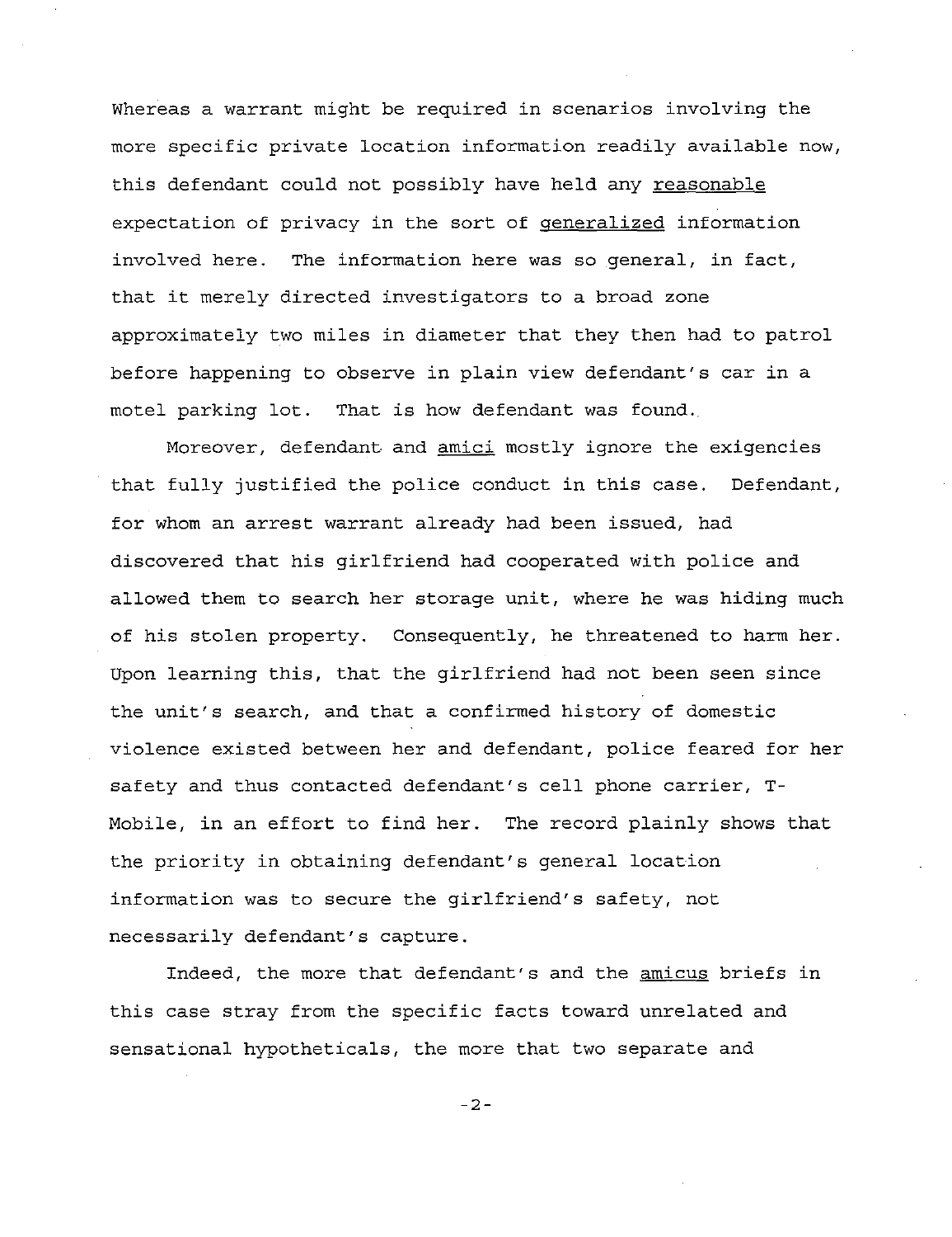discrete issues tend to emerge. First, there is the privacy interest (not at issue here) one can arguably hold in the more specific and private location of one's cell phone, on which the defendant and amici seem to focus and for which the State acknowledges, absent exigent circumstances, the current practice generally is to obtain <sup>a</sup> warrant. And then second, there is the actual case at hand, which the amicus briefs minimally address, if at all, and which involved exceptionally generalized location information generated by out-dated methods from an out-dated phone where police had ample justification for bypassing the warrant process due to the emergency and exigent circumstances. As such, defendant presents no legitimate basis whatsoever for reversing his convictions. Nor do defendant and amici offer any reasonable grounds to disturb the Appellate Division's specific ruling below that defendant had no reasonable expectation of privacy in the generalized location of his cell phone. Not only did the panel limit that decision to the sort of generalized information involved here in a factual scenario unlikely to arise again - considering the constant technological advances in this field  $-$  it expressly noted that its determination did not reach the Fourth Amendment implications that might arise from more sophisticated and precise location information. This Court should affirm.

-3-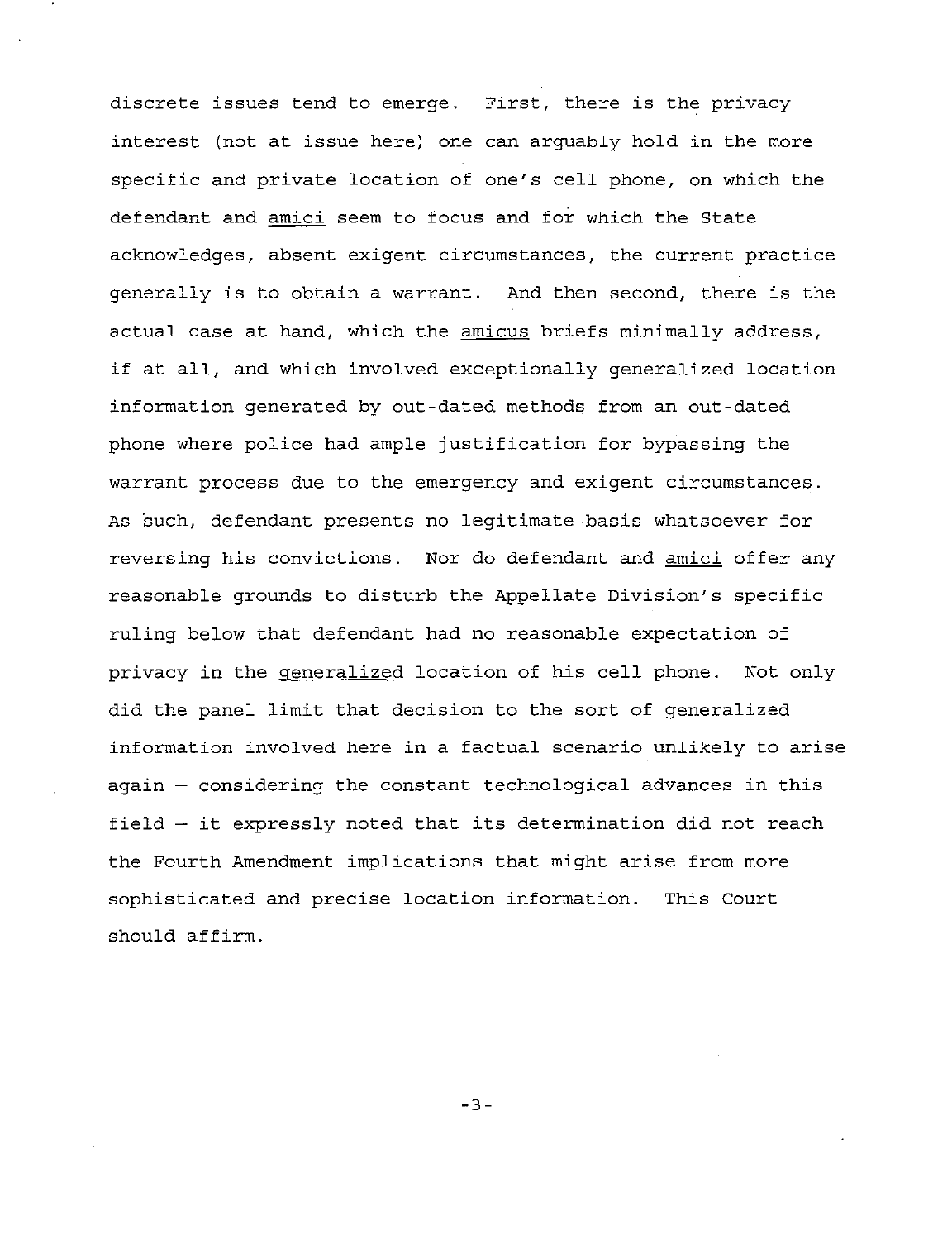### COUNTER-STATEMENT OF PROCEDURAL HISTORY

A Monmouth County Grand Jury returned Indictment Number 07- 06-1340 charging defendant, Thomas W. Earls, with: third-degree burglary, in violation of N.J.S.A. 2C:18-2 (Count One); thirddegree theft, in violation of  $N.J.S.A.$  2C:20-3a (Count Two); third-degree receiving stolen property, in violation of N.J.S.A. 2C:20-7a (Count Three); and fourth-degree possession of a controlled dangerous substance (marijuana), in violation of N.J.S.A. 2C:35-10a(3) (Count Four). (Da1 to 3).

Defendant filed <sup>a</sup> motion to suppress evidence, which was heard on April 3, 4, and 17, 2007, by the Honorable Paul F. Chaiet, J.S.C. (IT; 2T; 3T). On April 27, 2007, Judge Chaiet granted in part and denied in part defendant's motion. (4T31-10 to 14; Da4).

On September 28, 2007, defendant appeared before Judge Chaiet and entered <sup>a</sup> plea agreement, pleading guilty to Counts One and Two of the Indictment in exchange for the State's recommendation of a prison term of seven years with three years of parole ineligibility. (5T3-1 to 20; Da5 to 7). In accordance with that plea agreement, Judge Chaiet imposed that sentence on November 2, 2007. (6T13-14 to 16; Da8 to 9) .

Defendant filed <sup>a</sup> pro se Notice of Appeal on December 4, 2007, and on May 2, 2008, the Office of the Public Defender filed a Notice of Appearance on defendant's behalf. (Da10). The case was then argued before the Appellate Division on the Sentencing Oral Argument Calendar on June 23, 2009, and that court affirmed

 $-4 -$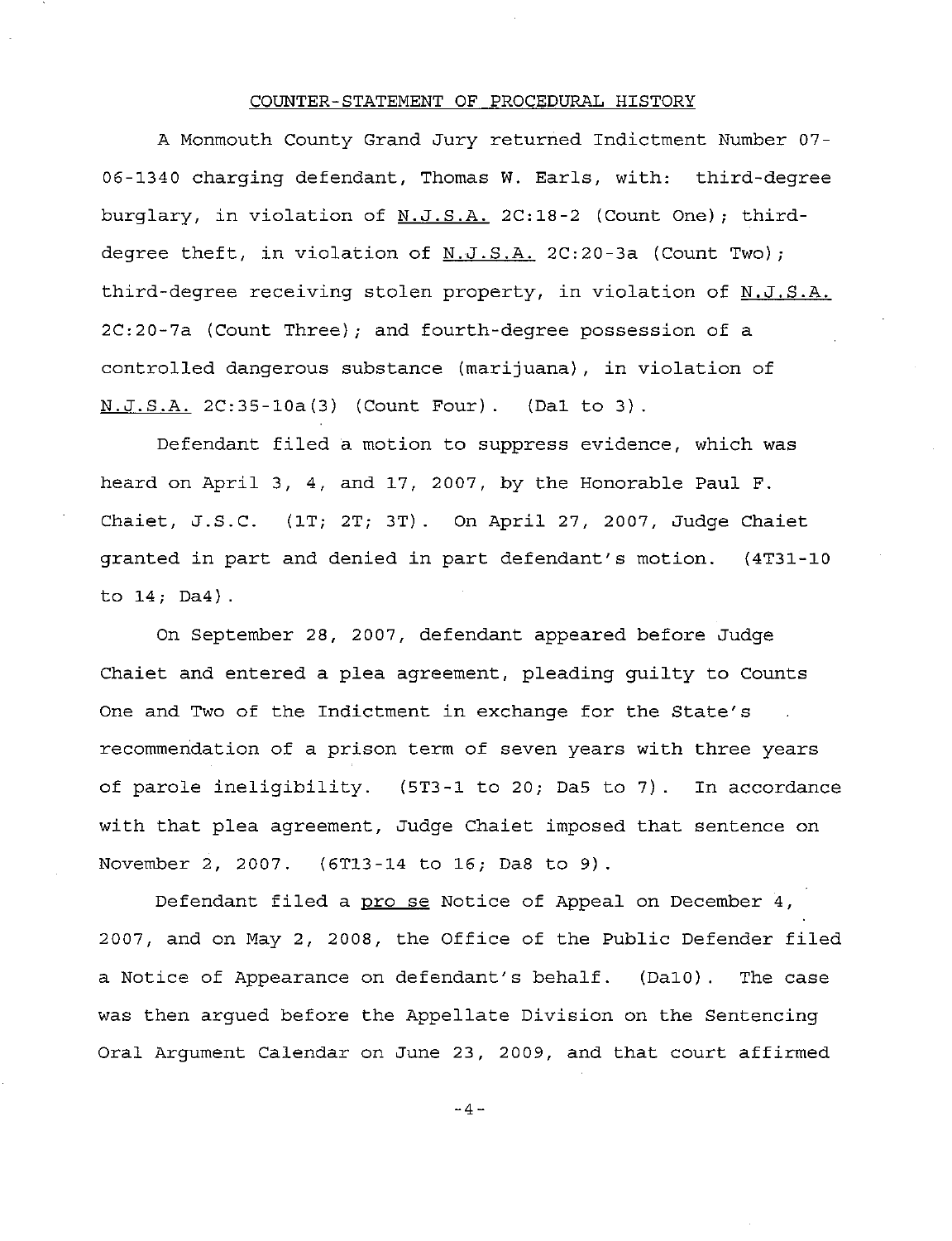on July 6, 2009. (Dal1).

Defendant subsequently filed <sup>a</sup> motion to reopen his appeal to challenge the denial of his motion to suppress, and the Appellate Division granted that motion. (DaI2). In <sup>a</sup> published opinion issued on July 11, 2011, a three-judge panel affirmed the suppression motion's denial. State v. Earls, 420 N.J. Super. 583 (App. Div. 2011) (concluding that the use, without a warrant, of cell phone site "information to determine <sup>a</sup> suspect's general location on public roadways or other places in which there is no legitimate expectation of privacy does not violate the suspect's constitutional rights") .

Defendant then on July 20, 2011, filed his Notice of Petition for Certification with this Court, which granted that petition on December 13, 2011. State v. Earls, 209 N.J. 97 (2011). On March 15, 2012, this Court granted the Electronic Privacy Information Center's motion to appear as amicus curiae. And on June 15, 2012, this Court further granted <sup>a</sup> motion to appear as amicus curiae as jointly filed by the American Civil Liberties Union of New Jersey Foundation and the Association of Criminal Defense Lawyers of New Jersey.

**-5-**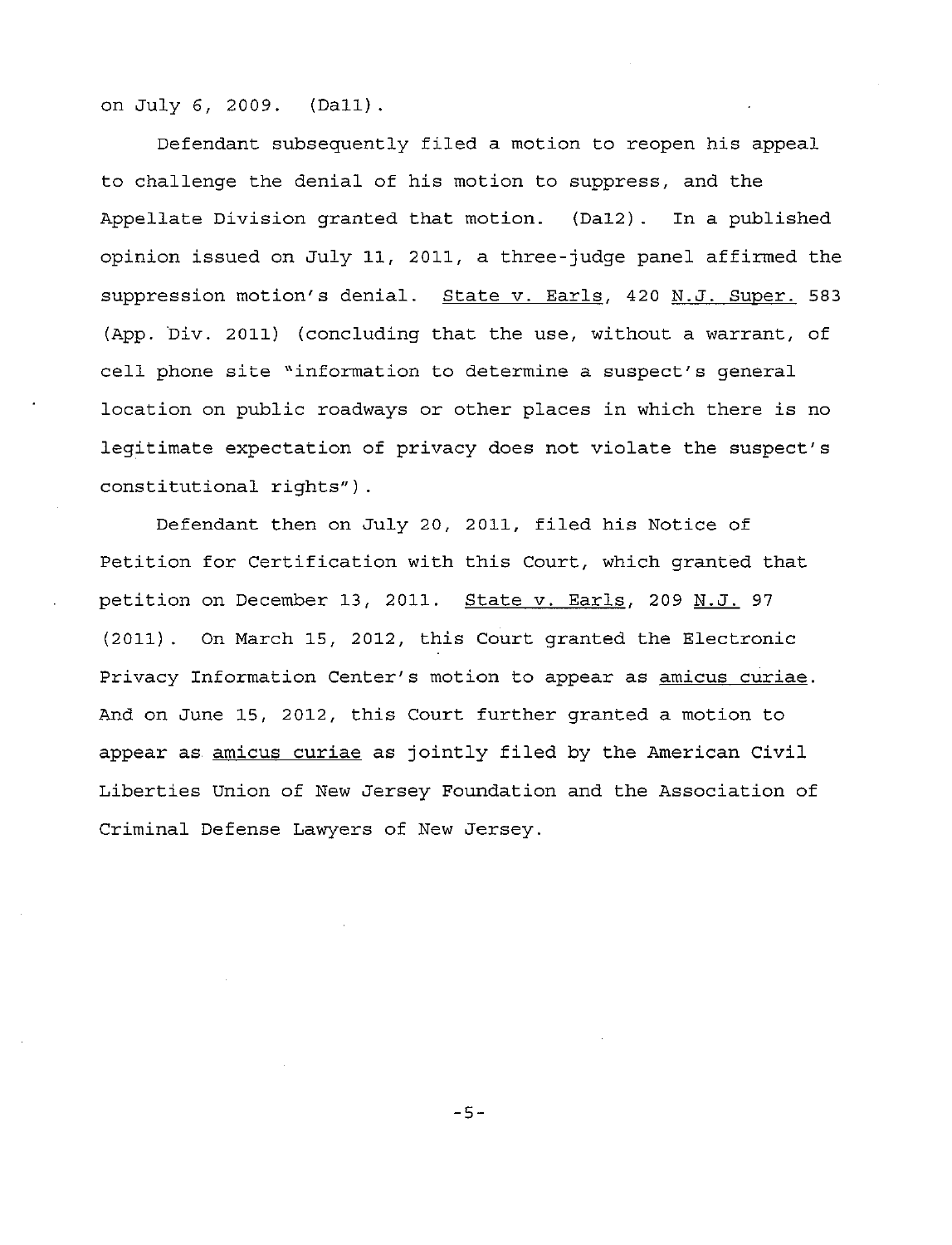### COUNTER-STATEMENT OF FACTS

Defendant's appeal below stemmed solely from the trial court's denial of his motion to suppress an array of stolen property which he unlawfully obtained through <sup>a</sup> string of burglaries committed in 2005. Defendant had been concealing much of that property in <sup>a</sup> storage unit leased by his girlfriend, and he also had a large amount of it with him - in his car and hotel room - at the time of his arrest, which occurred after police determined his general location via his cell phone. Defendant's petition before this Court focuses more specifically on law enforcement's use of that general cell phone location information, which investigators obtained without a warrant in an emergency situation under exigent circumstances as detailed below.

While investigating <sup>a</sup> series of burglaries in Middletown Township in January 2006, police discovered that <sup>a</sup> cell phone stolen during one of the incidents was still active and had been used at the Gold Digger Bar in Asbury Park and at the home of <sup>a</sup> woman named Tanya Smith. (4T3-7 to 16). On January 24, 2006, Middletown Police Detective William Strohkirch went to Smith's home and spoke with a man there named Darren Coles, who agreed to call the cell phone to see if he recognized the voice. (4T3-17 to 22). Coles called the phone and determined that the person on the other end was a man named "Born" who had been dating Smith's sister. Ibid. Later that day, Coles told Detective Strohkirch that "Born" was at the Gold Digger Bar. Ibid.

-6-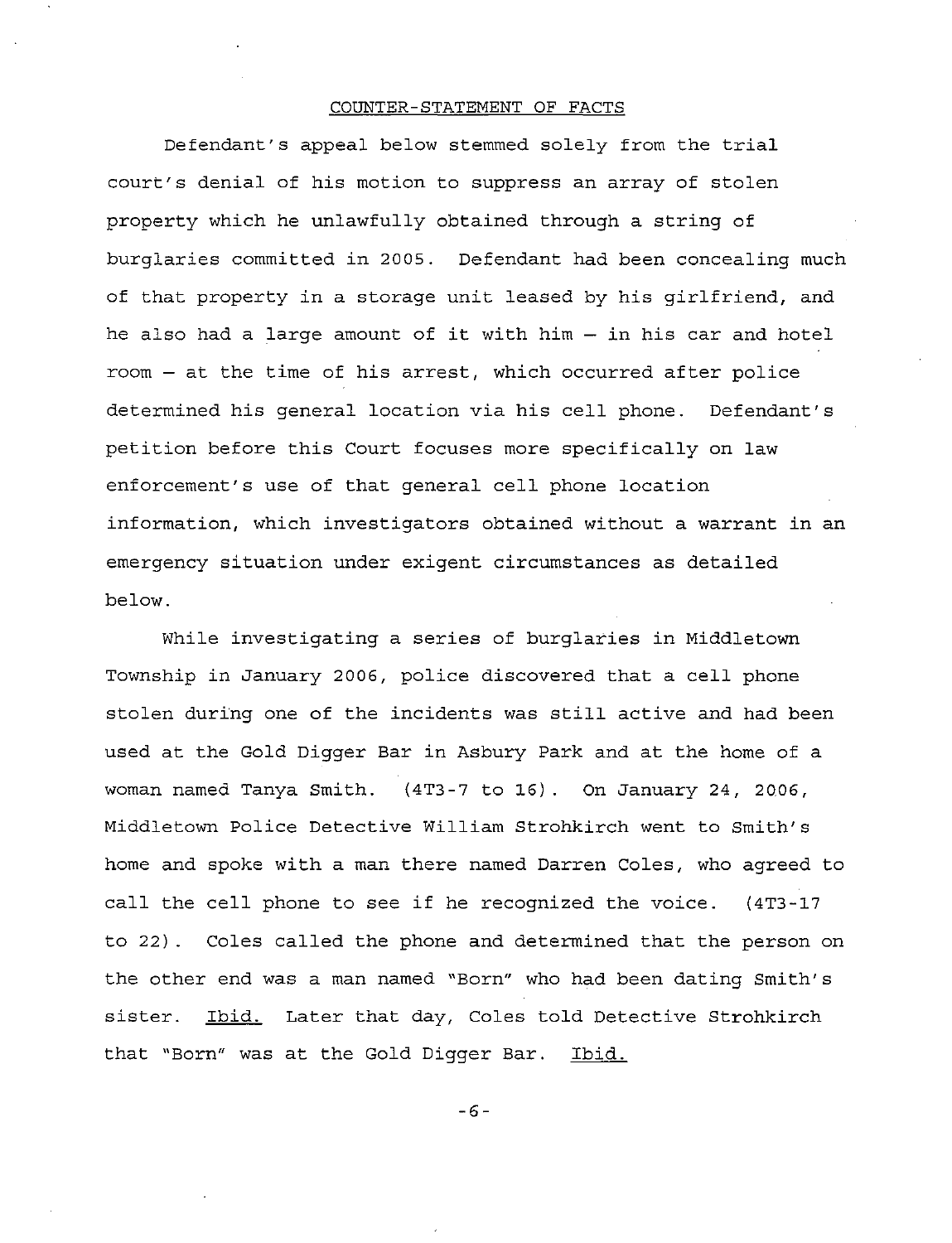The detective went to the bar, called the phone and then arrested the man with the phone in his possession, Carlton Branch. (4T3-23 to 24). Branch told Strohkirch that he had acquired the phone from defendant, whom he knew as "Fallah" and who had been involved in other burglaries from which he kept the proceeds in <sup>a</sup> storage unit rented in his name or that of Desiree Gates. (4T3-25 to 4-5). The next day, January 25, 2006, Detective Strohkirch discovered that a laptop computer stolen during another burglary contained a tracking device, which ultimately led police to the home of a man, Carl Morgan, who told them he had purchased the computer from defendant, whom he also knew as "Fallah." (4T4-8 to 13).

That same day, two other investigators - Detective Gerald Weimer and Detective Steven Dollinger  $-$  located Desiree Gates at the home of her cousin, Alecia Butler. Police obtained written consent from Gates to search the storage unit, which she acknowledged was hers, after explaining their investigation of the burglaries and their belief that stolen property was being kept in the unit. (lT47-1 to 13; 1T49-25 to 50-3; 4T4-14 to 24) At that time, both Gates and Butler indicated that they feared defendant. Ibid. Additionally, although Gates had signed the rental agreement for the unit and stored some of her things in it, she had not been to the unit since renting it <sup>a</sup> couple of months earlier in November 2005; apparently only defendant had <sup>a</sup> key to the unit's lock, which police had to cut, again with Gates's consent, to enter. (4T5-3 to 6-8). Inside, police found

-7-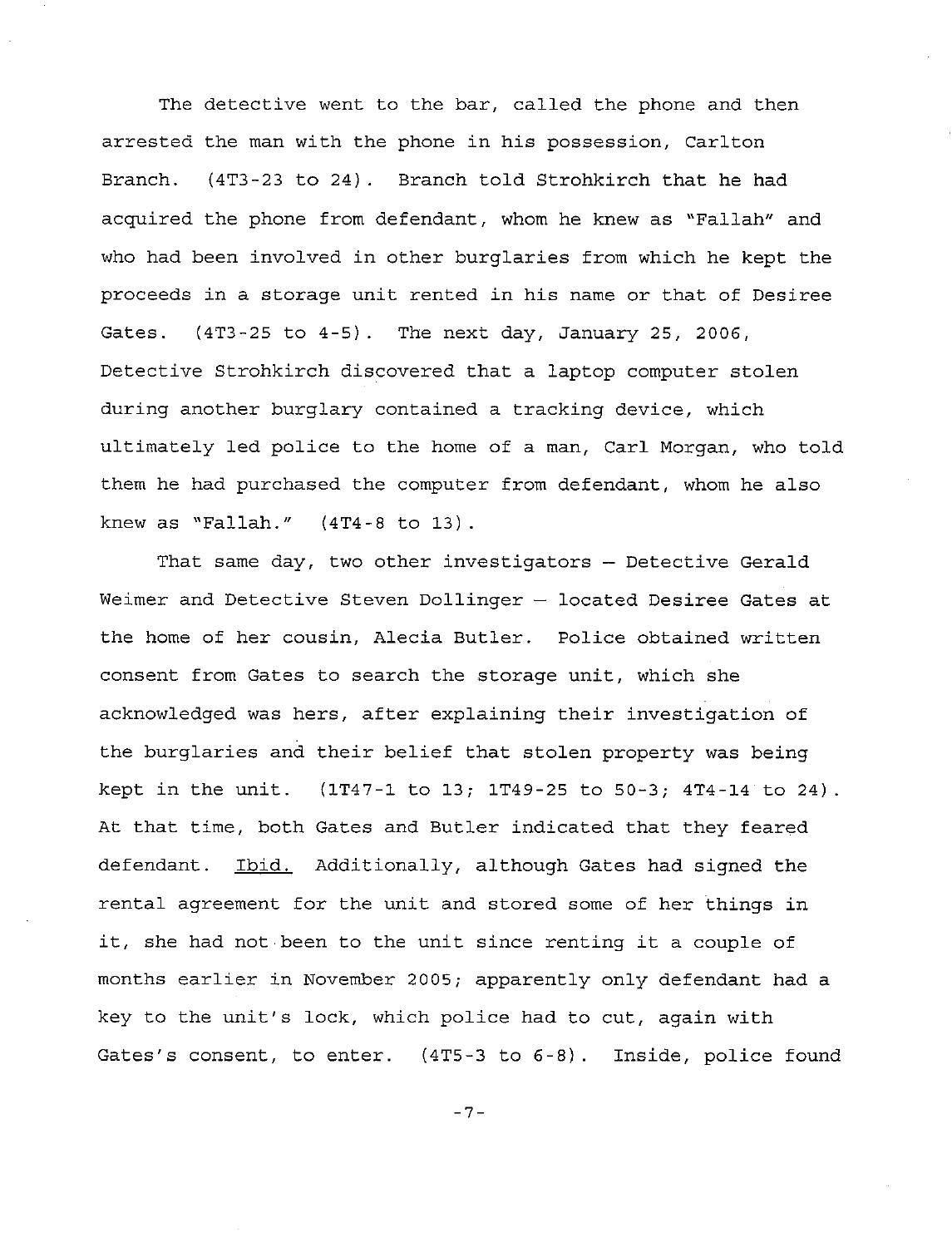cell phones, golf clubs, cameras, <sup>a</sup> flat-screen television and other electronics. Ibid.

The next afternoon, on January 26, police learned from Butler not only that she had not seen Gates since the previous day at the storage facility, but also that <sup>a</sup> history of domestic violence existed between defendant and Gates. (IT53-8 to 54-22; 3T5-16 to 6-18; 4T6-9 to 17). The police also learned that defendant had telephoned Butler, expressed his anger with Gates for cooperating with police and threatened to harm Gates. Ibid. Investigators verified the domestic violence history through Asbury Park police reports. Ibid. Fearing that defendant had found and harmed Gates, police then determined defendant's general location through his cell phone. (4T6-17 to 8-1).

More specifically, after signing <sup>a</sup> complaint against defendant charging him with receiving the stolen laptop computer and obtaining <sup>a</sup> warrant for his arrest, Detective Strohkirch contacted T-Mobile at about 6:00 p.m. on January <sup>26</sup> to see if defendant could be located by <sup>a</sup> cell phone that he used; Butler had provided the phone's number. (IT56-6 to 24; 3T6-19 to 15-12; 4T6-21 to 7-20). By about 8:00 p.m., T-Mobile determined that the phone was being used within <sup>a</sup> one-mile radius of <sup>a</sup> cell tower at the intersection of Highways 35 and 36 in Eatontown; <sup>a</sup> general search by police of the area failed to locate defendant. Ibid. Then, at about 9:30 p.m., T-Mobile determined that the phone was being used within <sup>a</sup> one-mile radius of the cell tower at the intersection of Routes <sup>33</sup> and 18 in Neptune; again, <sup>a</sup> general

-8-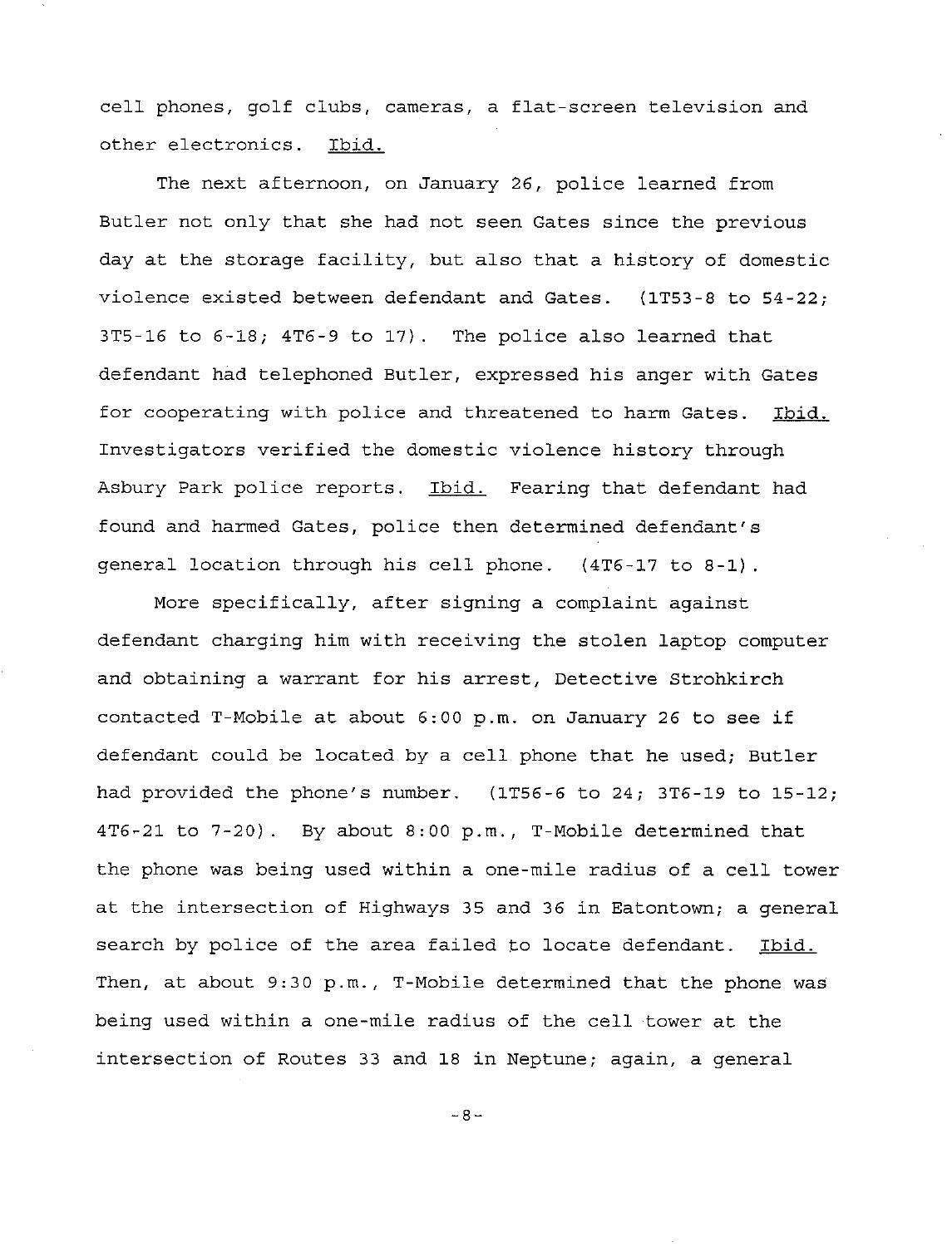search of the area proved unsuccessful. Ibid. Finally, at about 11:00 p.m., T-Mobile informed police that the phone was being used within <sup>a</sup> one-mile radius of the cell tower at the intersection of Route 9 and Friendship Road in Howell. Ibid. Police then patrolled that vast area until eventually discovering defendant's car just before midnight at the Caprice Motel on Route 9 South in Howell, where Detective Strohkirch and another investigator maintained surveillance. Ibid.

At about 3:00 a.m. that night, police spoke with the motel clerk, who told them that Gates was with a black male in a motel room. (4TB-2 to 5) An investigator called the room, Gates answered the phone, and the investigator asked her to come to the door, at which point defendant himself came to the door. (4TB-6 to 10). Placing defendant under arrest, police obtained consent from both him and Gates to search the room, where they found in plain view numerous suitcases and a flat-screen television. (4TB-11 to 22). In a drawer, police also discovered a pillowcase later determined to contain stolen jewelry. Ibid. Police found several more suitcases in defendant's car. Ibid. Officers brought all of the items to the station and then searched them after obtaining defendant's written consent; inside, they found more jewelry, rare coins, a bag of marijuana, and a 2B-page book written by defendant entitled, "Let's Talk Burglary in New Jersey." (4TB-23 to 9-7).

The trial court admitted the majority of the stolen property evidence. The court found that the search of the storage unit

-9-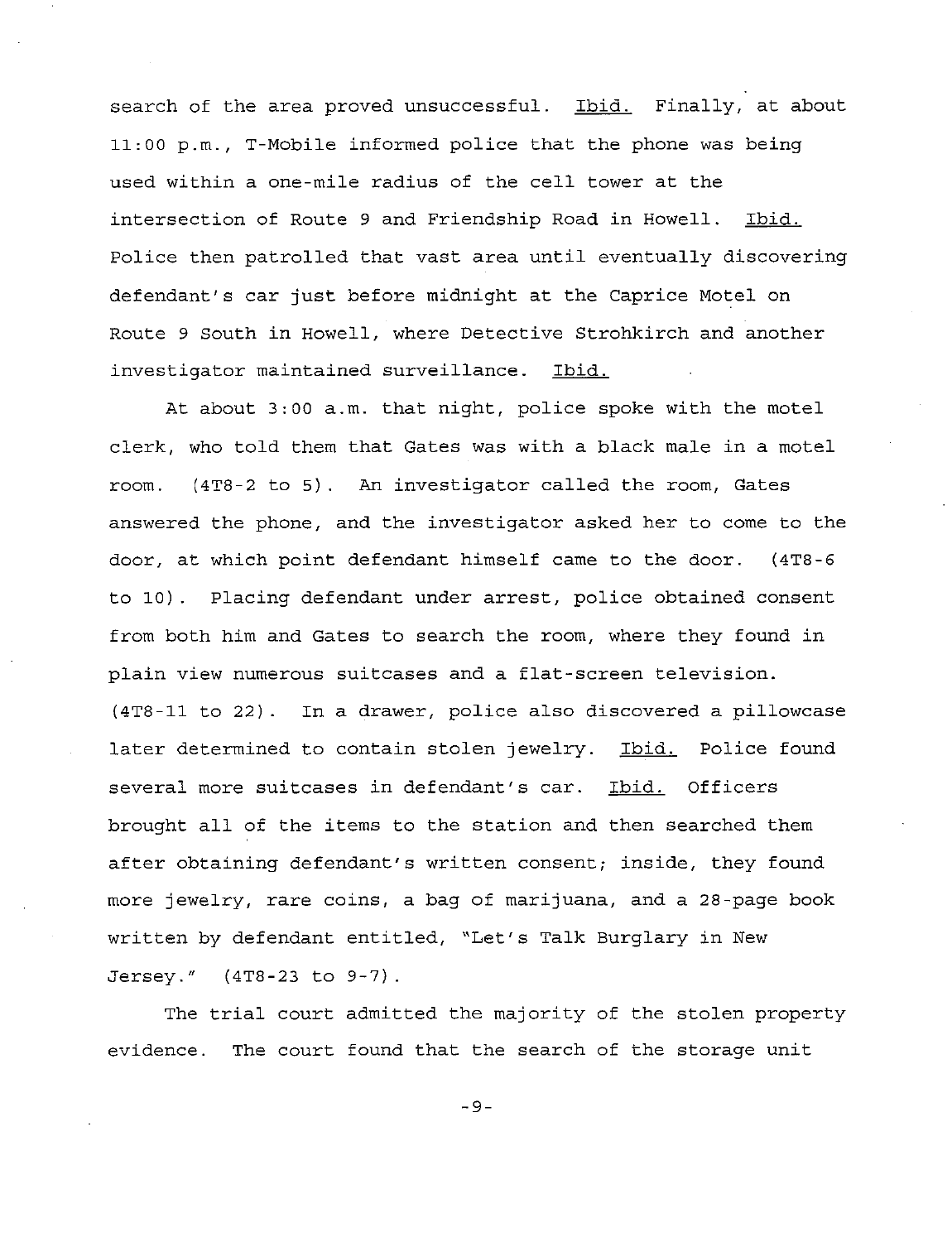was proper based on the valid consent provided by Gates, who had control of the unit because she leased it and it contained her personal property which she stored inside. (4TI5-16 to 24). The court then determined that defendant had a reasonable expectation of privacy in the location of his cell phone and in the cell tower records showing that location, and therefore that <sup>a</sup> warrant was generally required before police could obtain such information. (4T22-9 to 16). Nevertheless, the court ruled that, given the concern for Gates's safety, exigent circumstances and the emergency aid exception justified locating defendant's cell phone without <sup>a</sup> warrant, and thus that the police presence in defendant's hotel room to effect his arrest was lawful. (4T23-14 to 25-1). Although the court determined that police lacked consent to search defendant's motel room itself, and thus suppressed only the items in the pillowcase found in the drawer, it held that the remainder of the evidence found in the room was admissible under the plain view exception. (4T26-1 to 29-6).

Defendant subsequently pleaded guilty to one count each of third-degree burglary and third-degree theft, the court sentenced him in accordance with his plea agreement, and that sentence was affirmed on direct appeal on an excessive sentence calendar on June 23, 2009. (Dall). Defendant then moved to reopen his appeal to challenge the denial of his suppression motion, the Appellate Division granted the motion to reopen, (DaI2), and in a published opinion issued on July 11, 2011, a three-judge panel affirmed the suppression motion's denial. State v. Earls, 420

 $-10-$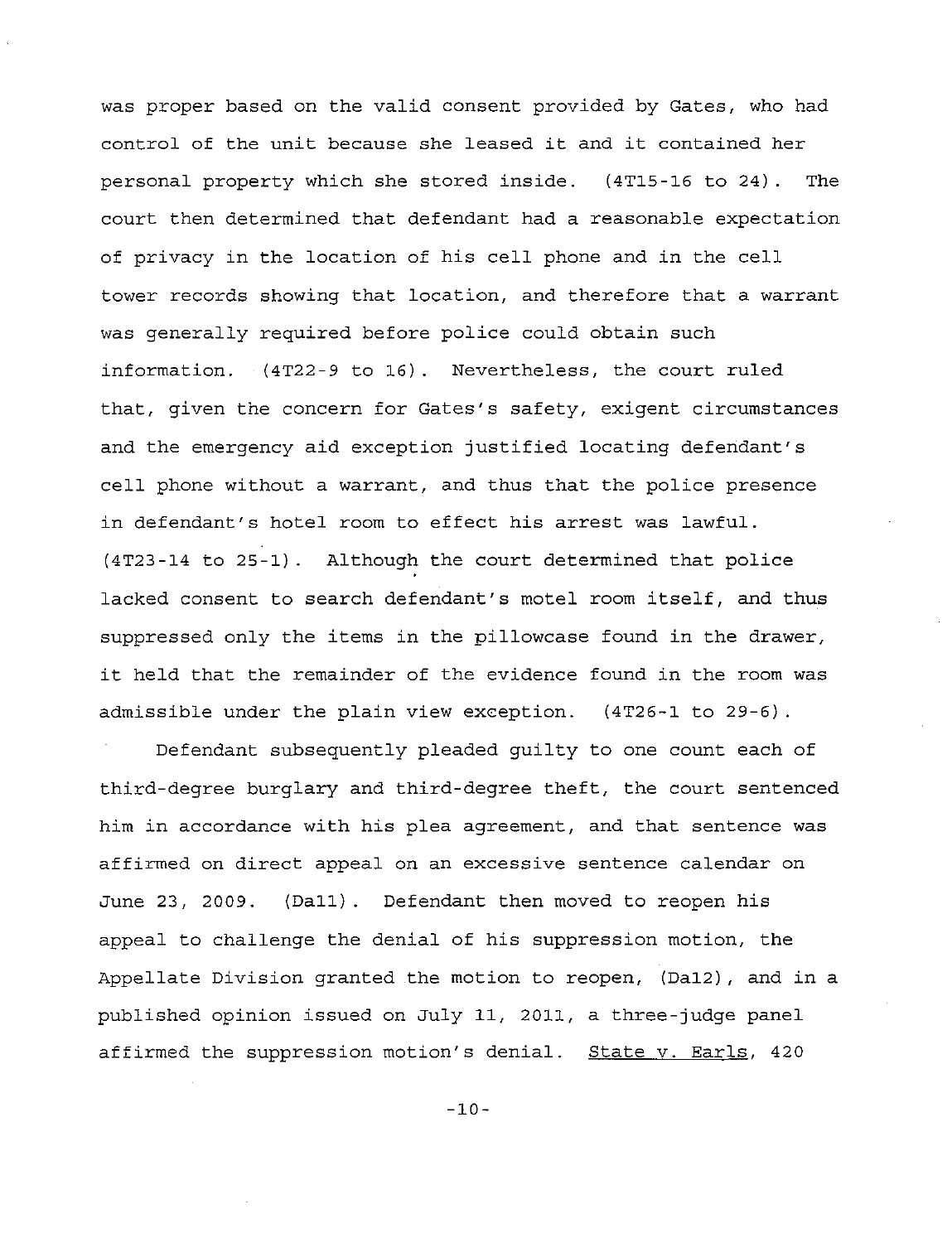N.J. Super. 583 (App. Div. 2011). In affirming, the panel found, contrary to the trial court below, that "defendant had no constitutionally protected privacy interest in preventing T-Mobile from disclosing information concerning the general location of his cell phone," and it therefore declined to consider the applicability of the emergency aid exception. Id. at 591 (emphasis added) .

On December 13, 2011, this Court granted defendant's petition for certification. State v. Earls, 209 N.J. 97 (2011).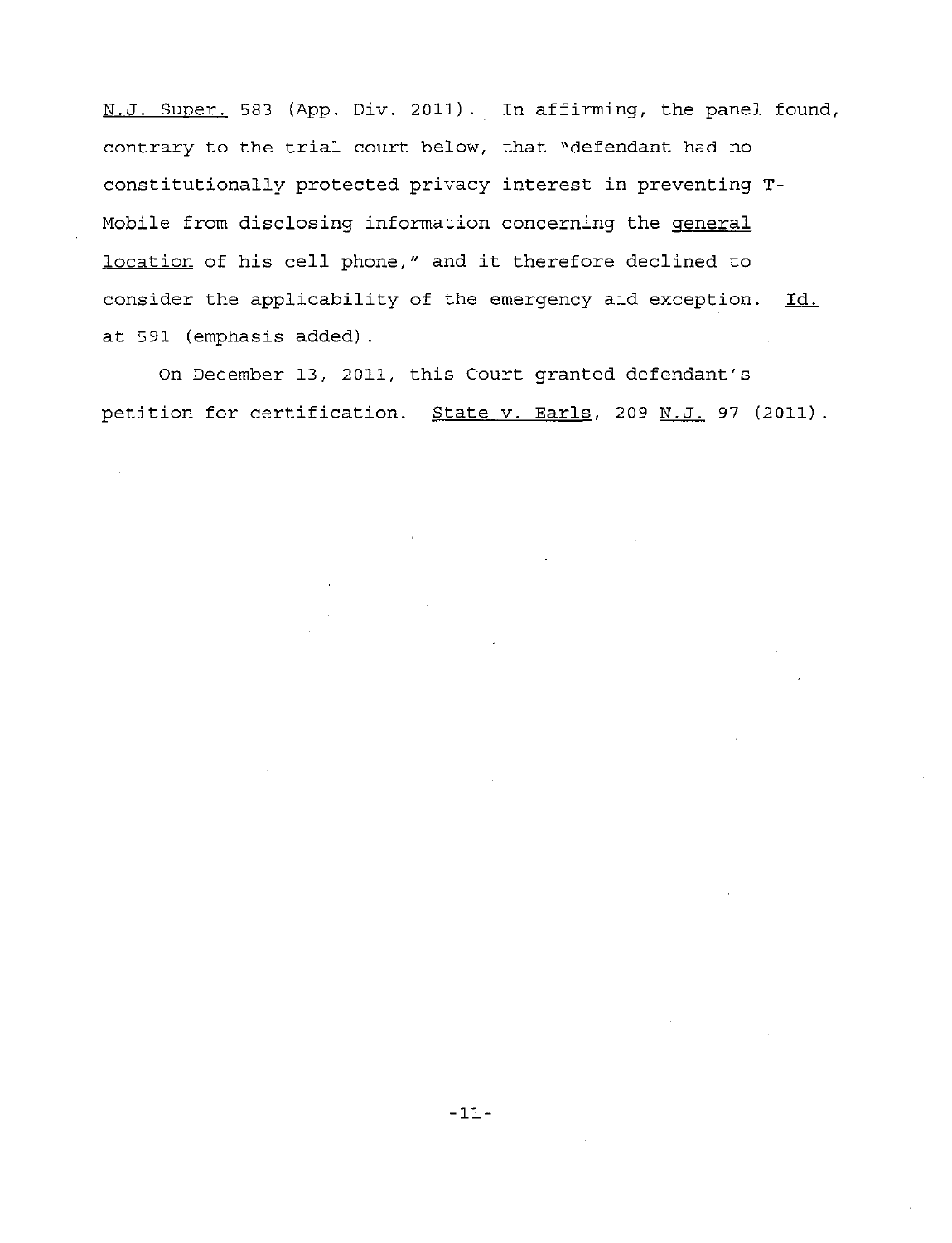#### LEGAL ARGUMENT

### POINT I

DEFENDANT HAD NO REASONABLE EXPECTATION OF PRIVACY IN THE GENERALIZED LOCATION OF HIS CELL PHONE.

As the Appellate Division correctly determined below, defendant had no constitutionally protected reasonable expectation of privacy in the generalized location of his cell phone. Through the cell phone company, police merely obtained basic information concerning the recent vicinity of defendant's phone within <sup>a</sup> one-mile radius of <sup>a</sup> given cell tower. That information simply resulted in police patrolling that broad area before ultimately discovering defendant's vehicle themselves in a motel parking lot. Investigators' use of the cell phone information ended there. Such non-specific, generalized location information which is sought over <sup>a</sup> brief time period and that only directs officers to vast stretches of fully public areas amounts to little more than an enhancement of the surveillance they might conduct with their own naked eyes, and hardly constitutes the more sophisticated and precise tracking of the sort that might raise Fourth Amendment concerns. This Court should affirm.

Citing United States v. Knotts, 460 U.S. 276, 103 S. Ct. 1081, 75 **L.** Ed. 2d 55 (1983), the panel below reasoned that other jurisdictions have similarly relied on that decision to likewise conclude "that the use of information derived from a suspect's

-12-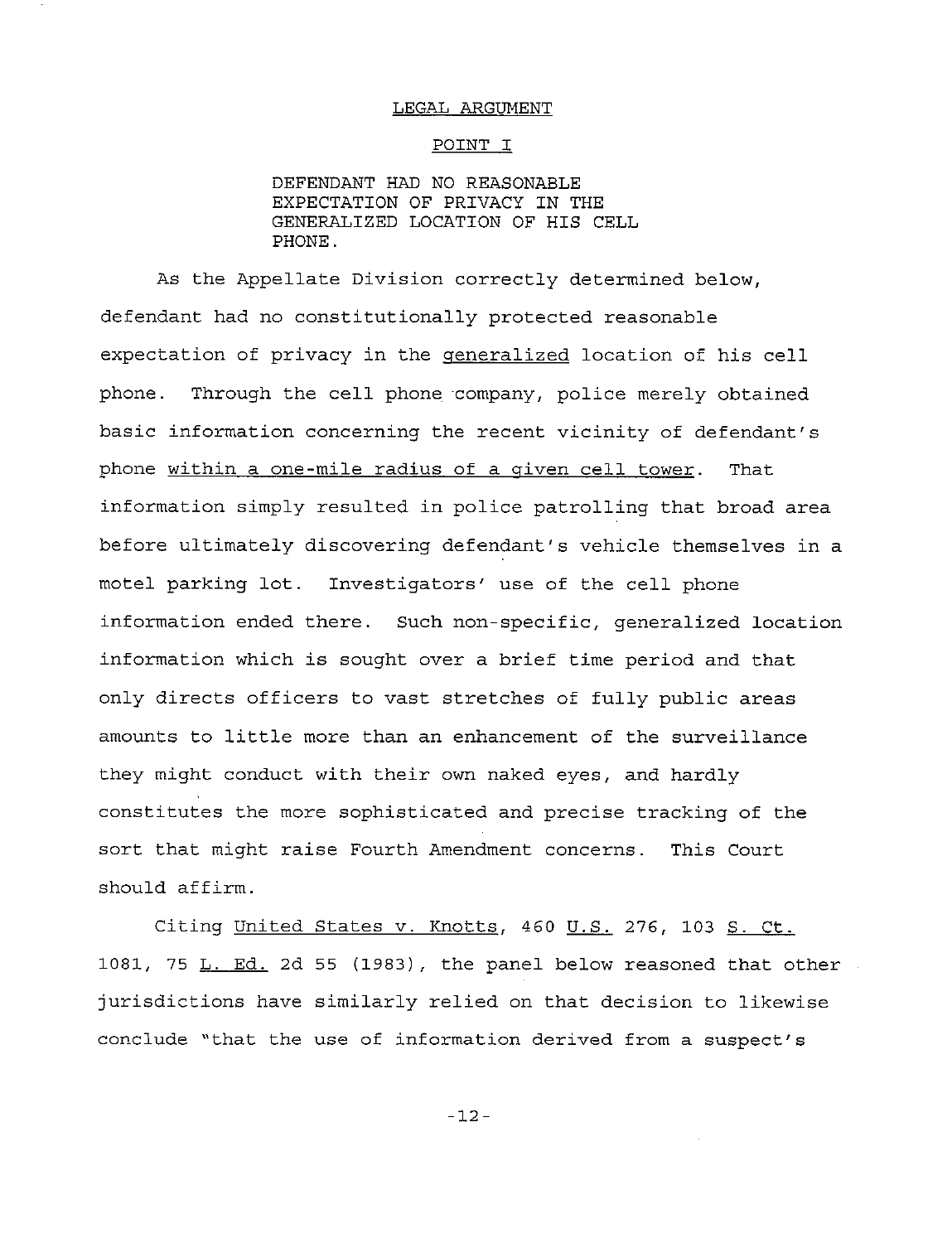cell phone to determine his general location does not violate the Fourth Amendment." State v. Earls, 420 N.J. Super. 583, 597 (App. Div. 2011) (emphasis added) (citing United States v. Forest, 355  $F.3d$  942, 950-52 (6th Cir. 2004), remanded o.g., 543 U.S. 1100, 125 S. Ct. 1050, 160 L. Ed. 2d 1001 (2005); Devega v. State, 689 S.E.2d 293, 300-01 (Ga. 2010); Stone v. State, 941  $A.2d$  1238, 1249-50 (Md. App. 2008)). Noting the limited privacy protections afforded to the movements of people and vehicles on public roadways and in public places, the panel thus ruled that law enforcement's use here of "information obtained from T-Mobile concerning defendant's general location, derived from signals emitted by his cell phone, which together with visual surveillance resulted in discovery of his car in a motel parking lot, did not 'violate any legitimate expectation of privacy defendant may have had regarding the location of his car." Id. at 598-99 (emphasis added). The panel limited the reach of its ruling, however, adding that it had "no occasion in deciding this appeal to determine whether a warrant would be required for the police to obtain cell phone information to determine the specific location of <sup>a</sup> suspect, particularly the suspect's location in <sup>a</sup> private place." Id. at 599-600 (emphasis added).

Through his petition, defendant essentially asks this Court to recognize <sup>a</sup> reasonable expectation of privacy in cell phone location data and to require law enforcement to obtain a warrant prior to accessing such data. Yet the State readily acknowledges that such an expectation may arguably arise given the specificity

-13-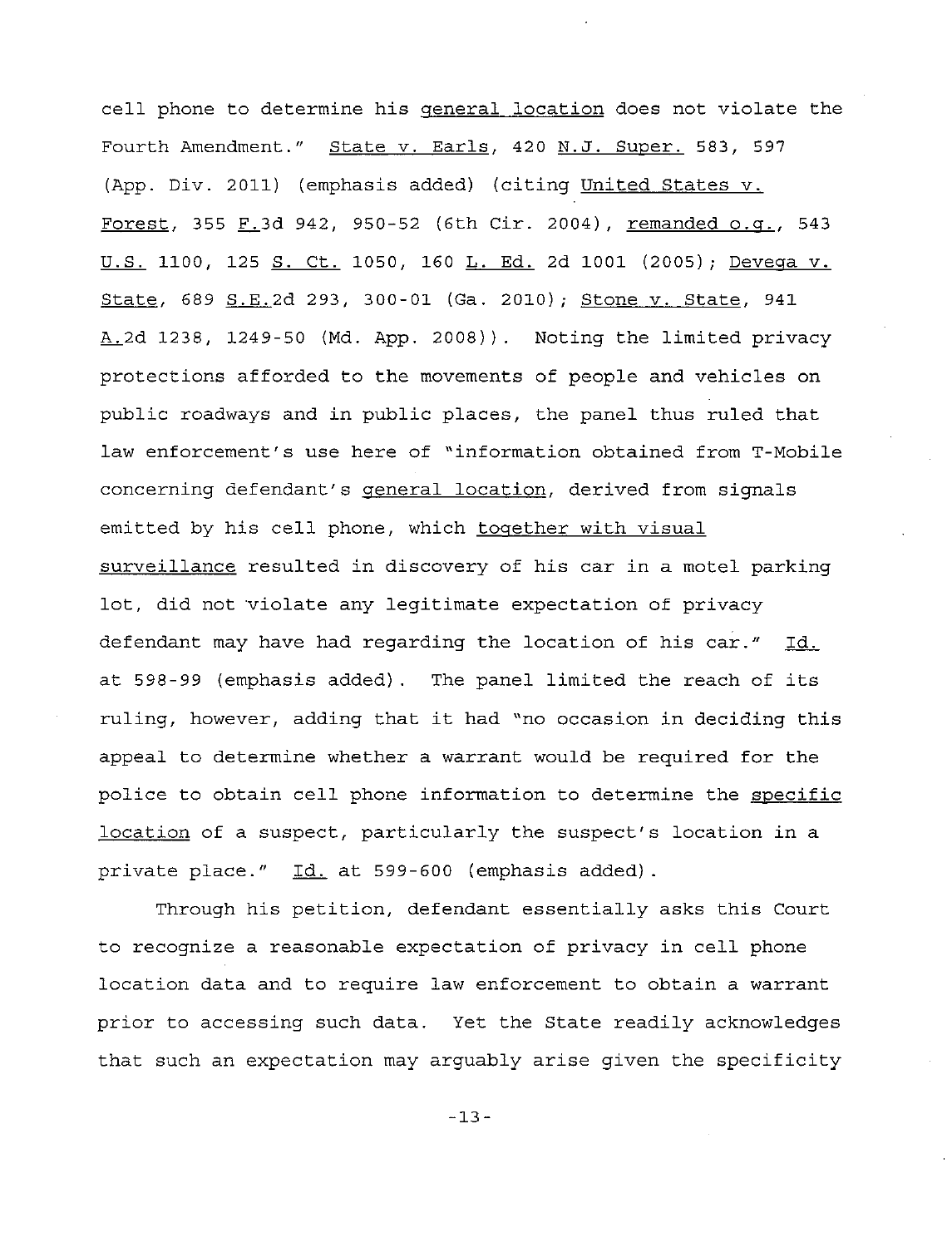of location information possible today, and police already typically obtain such warrants, absent some exigent need or emergency, before seeking such cell phone location data. Moreover, defendant and the amici uniformly acknowledge the swiftly evolving technology and continuing advances in personal communications devices that now disclose highly - and everincreasingly - specific location information that could pinpoint <sup>a</sup> given location to within <sup>a</sup> few feet. Yet those parties all apparently refuse to acknowledge the vast difference between contemporary cell phones and services and the far more simplistic, out-dated versions through which police determined defendant's generalized location, within one or two square miles, back in early 2006.

In that respect, <sup>a</sup> brief primer on this technology and its basic evolution is telling. See In re United States ex reI. Historical Cell Site Data, 747 F. Supp. 2d 827, 831-35 (S.D. Texas 2010). Generally, this sort of location information comes from data that is either "handset-based" or "network-based." Ibid. The former, which involves "high accuracy" GPS, can now identify the location of <sup>a</sup> given cell phone to within 10 meters or less. Ibid. The latter cell-site information, on the other hand, the variety involved here, is still not as accurate, but is rapidly improving. Ibid. To explain, cell phones periodically identify themselves to nearby base stations as they move about a given coverage area in <sup>a</sup> process called "registration," which occurs automatically whenever the phone is on. Ibid. From that

-14-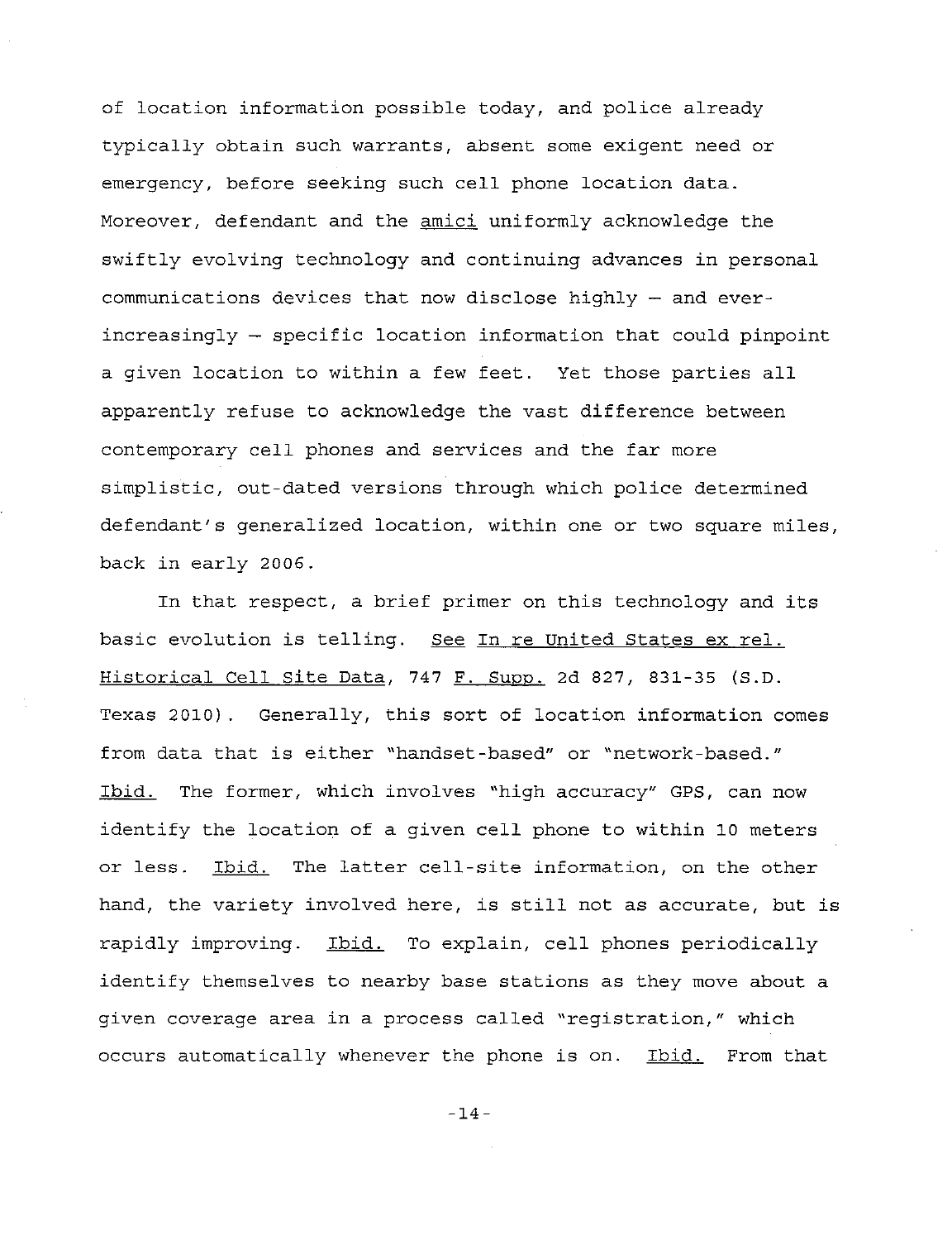basic set-up arise various techniques to determine "networkbased" location information. Ibid. The most basic technique, the sort involved here, identifies the particular base station or sector with which the phone was communicating when making or receiving a call or moving from one sector to another. Ibid. The relative precision of such cell site location depends on the size of the cell sector; the smaller the sector, the more precise the location. Ibid.

In earlier systems, base stations were placed as far apart as possible to provide maximum coverage and, at that time, <sup>a</sup> sector might extend for several miles or more. Ibid. Today, such drawn-out placement appears predominantly in sparsely populated, rural vicinities; more generally, though, due to the increasing density in recent years of users in certain more populous locales, carriers have started dividing coverage areas into smaller and smaller sectors, each served by their own base stations and antennas. Ibid. That trend toward ever smaller cell sectors has further accelerated with the use of smaller-scale base stations designed to serve smaller still areas, such as particular floors of buildings or individual homes and offices. Ibid. This results in the ability to determine, through the identification of <sup>a</sup> given base station within such tiny sectors, the location of a given user to within a very limited geographic area, to a few dozen feet or less, or in some very dense urban areas, to within individual floors and rooms of a given structure. Ibid. Beyond that, other new technology even

-15-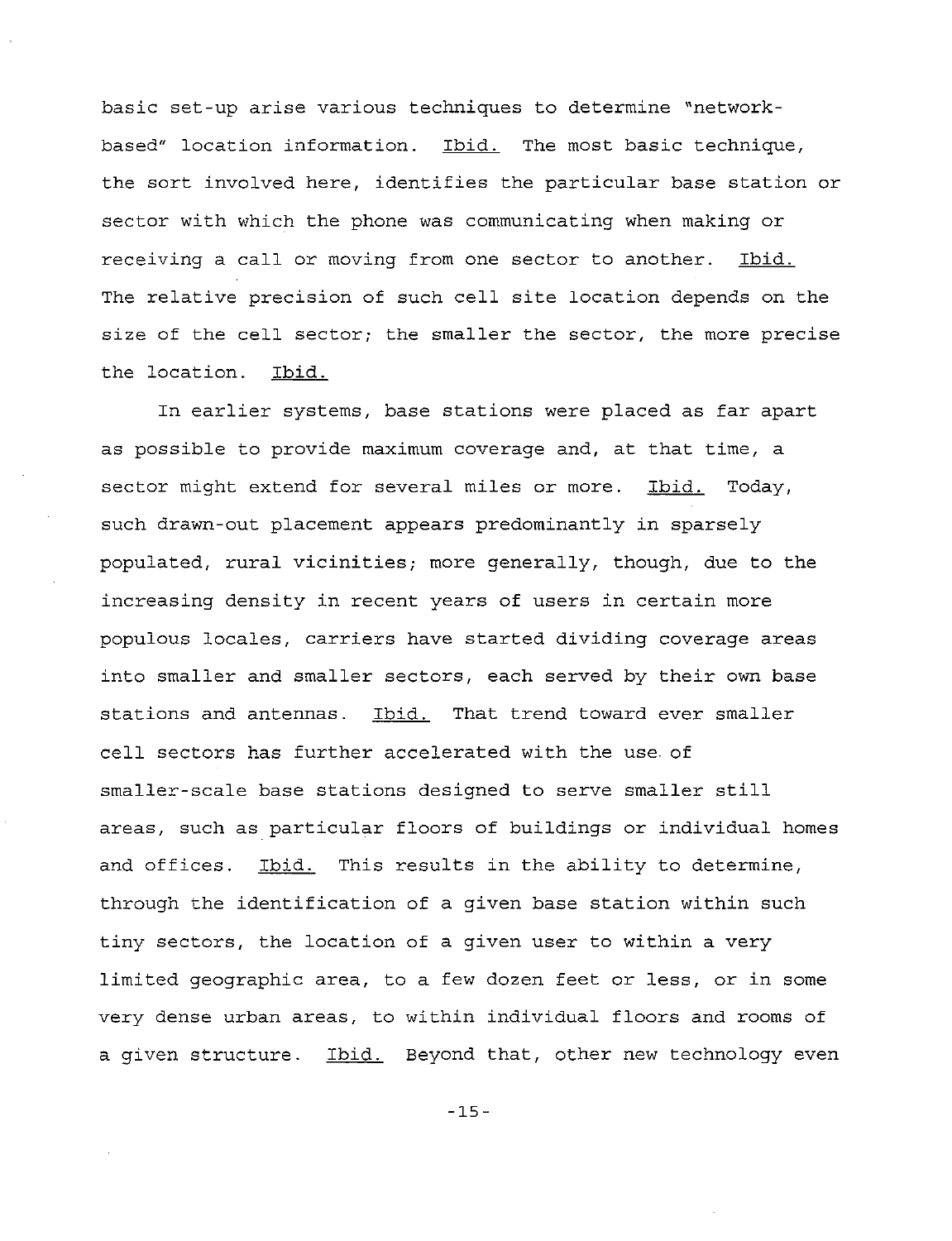permits providers to determine the location of some users not just by sector, but by their position within <sup>a</sup> sector; this is achieved by correlating the precise time and angle at which <sup>a</sup> phone's signal arrives at multiple sector base stations, which in turn can pinpoint that phone's latitude and longitude to within 50 meters or less. Ibid.

That said, despite the increasing precision of such location information that is possible today, historically carrier call detail records typically revealed no more than the relatively broad cell sector that handled <sup>a</sup> given call. Ibid. And that is just what occurred here, within the specific factual context of this particular case in 2006  $-$  an anomalous set of facts, as such, unlikely to recur given the ever-increasing specificity of location information made possible by ever-advancing technology, as the defendant and amici point out in exhaustive detail. In that respect, those briefs repeatedly refer to notions of "cell phone tracking," yet the term "tracking" so loosely applies in this case that one might analogize the distinction between defendant's and amici's depictions and the actual facts here to a comparison of military radar to <sup>a</sup> hound dog, <sup>a</sup> very infirm one at that. Simply put, based on the facts at hand, given the extremely generalized nature of the location information involved and the extremely limited duration of its use, defendant cannot possibly claim any reasonable expectation of privacy in it that would invoke Fourth Amendment protections. The Appellate Division below, unlike the parties here, correctly limited its

-16-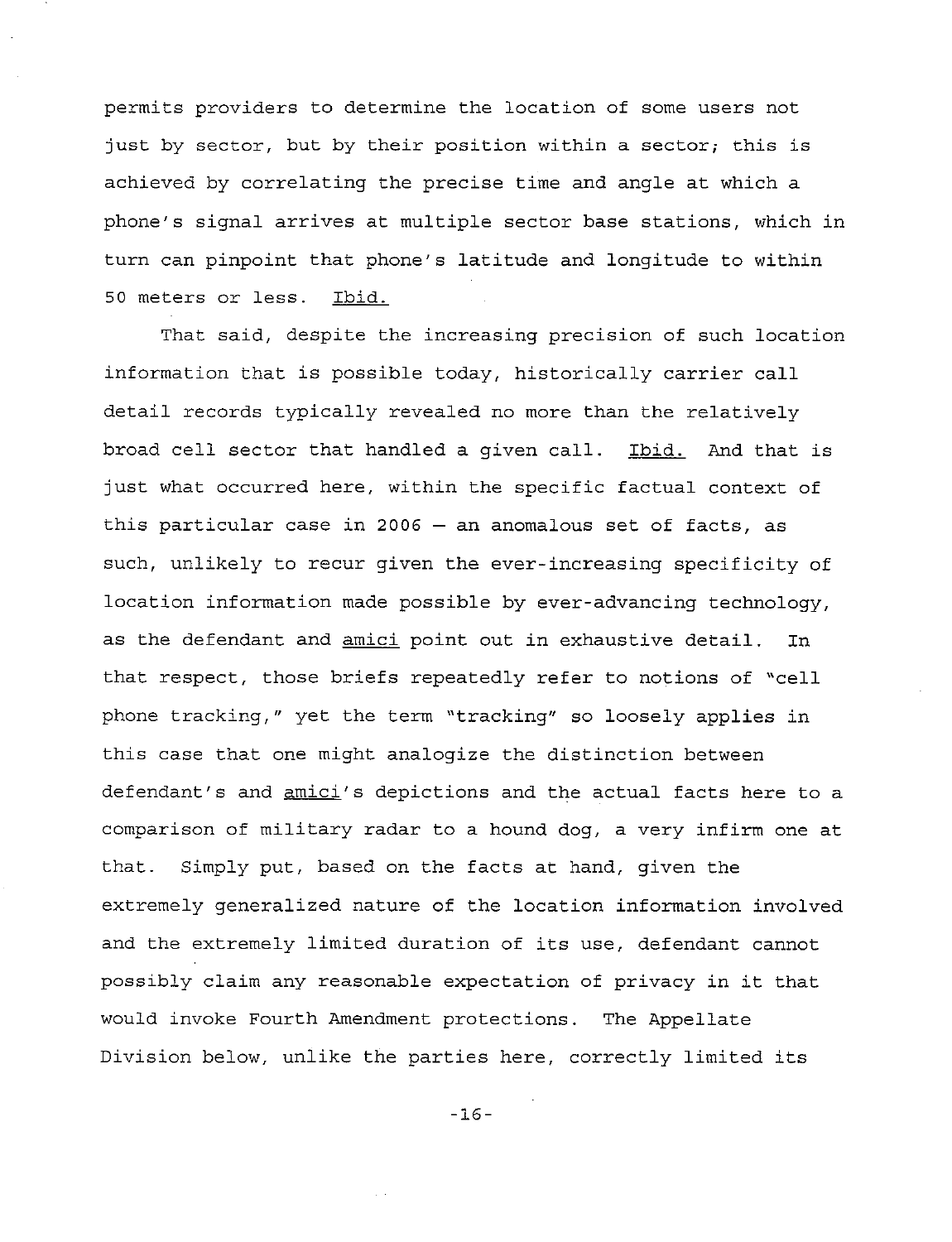discussion and its ruling to the facts of this case in holding the same. This Court should, too.

Consideration by New Jersey courts of the general issue of police tracking or locating cell phones without warrants appears minimal, although at least one of this state's courts has determined that officers' tracking of <sup>a</sup> stolen cell phone is "a reasonable investigative endeavor." See State v. Laboo, 396 N.J. Super. 97, 107 (App. Div. 2007).<sup>2</sup> Additionally, the state's recently amended Wiretapping and Electronic Surveillance Control Act expressly allows law enforcement, under certain emergency circumstances, to obtain without a warrant "location information" for <sup>a</sup> person's cell phone from his electronic communication service provider. See N.J.S.A. 2A:156A-29c(4), adopted as P.L. 2009,  $C. 184$ ,  $S. 2.3$  The amendment, effective January 12, 2010,

2 In Laboo, supra, police used a handheld tracking device to track one of two cell phones stolen by three defendants during <sup>a</sup> string of armed robberies committed over the course of an hour. 396 N.J. Super. at 97. Officers tracked the phone to a threefamily home, wherein they determined the exact apartment of defendants with the tracking device; hearing defendants inside, police entered and searched. <u>Ibid.</u> In upholding the search based on exigent circumstances, the Appellate Division further ruled that the tracking by police of the stolen cell phone was "a reasonable investigative endeavor," but noted that its validation of the warrantless search was limited to the facts before it and "should not be construed as <sup>a</sup> general justification of warrantless searches of premises located by the use of electronic communication tracking devices." Id. at 107-08.

3 The statute defines "location information" as "global positioning system data, enhanced 9-1-1 data, cellular site information, and any other information that would assist <sup>a</sup> law enforcement agency in tracking the physical location of a cellular telephone or wireless mobile device." N.J.S.A. 2A:156A-2w.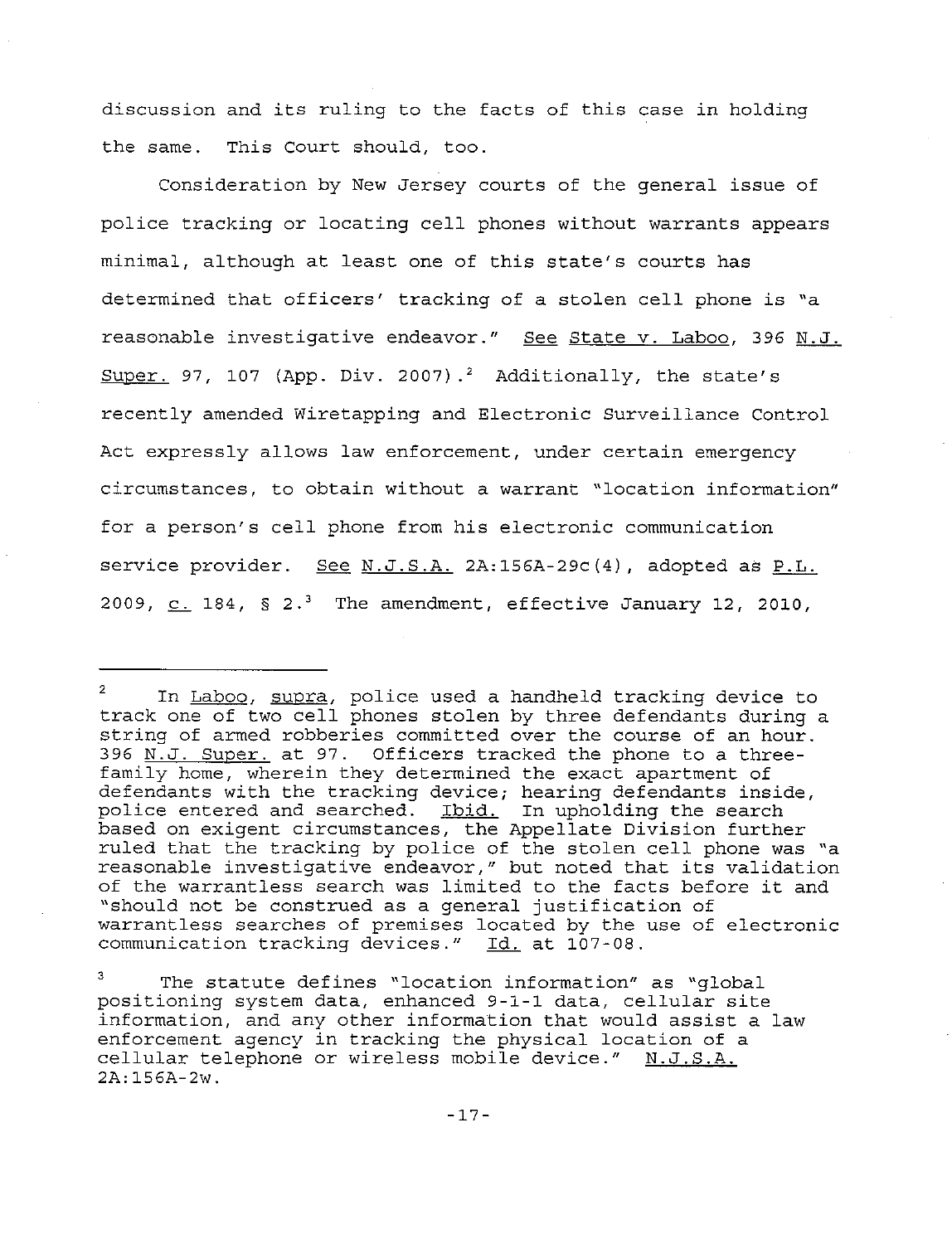permits the obtaining of such information without a warrant "when the law enforcement agency believes in good faith that an emergency involving danger of death or serious bodily injury to the subscriber or customer requires disclosure without delay of information relating to the emergency." N.J.S.A. 2A:156A-29c(4). Although events here occurred in early 2006 before enactment of this provision and the subject phone did not belong to the actual person in danger, this recent statement of public policy highlights the notion that defendant indeed has no reasonable expectation of privacy in the general location of his cell phone. And that is especially so in emergency situations, such as what police reasonably believed existed here.

In that respect, generally, to warrant protection under the Fourth Amendment, expectations of privacy in the context of searches and other such governmental intrusions must be reasonable. See State v. Bruzzese, 94 N.J. 210, 217 (1983), cert. denied, 465 U.S. 1030, 104 S. Ct. 1295, 79 L. Ed. 2d 695 (1984). And an analysis of federal and state cases from other jurisdictions suggests that the reasonableness of an individual's expectation of privacy in the location of his or her cell phone or pager depends in large part on the specificity of the location information  $-$  and the duration of its use  $-$  as it is sought by, or even available to, police, and whether that "intrusion" involves a home or residence as opposed to a more or less public location, such as <sup>a</sup> street or parking lot, where activities occur in open view.

-18-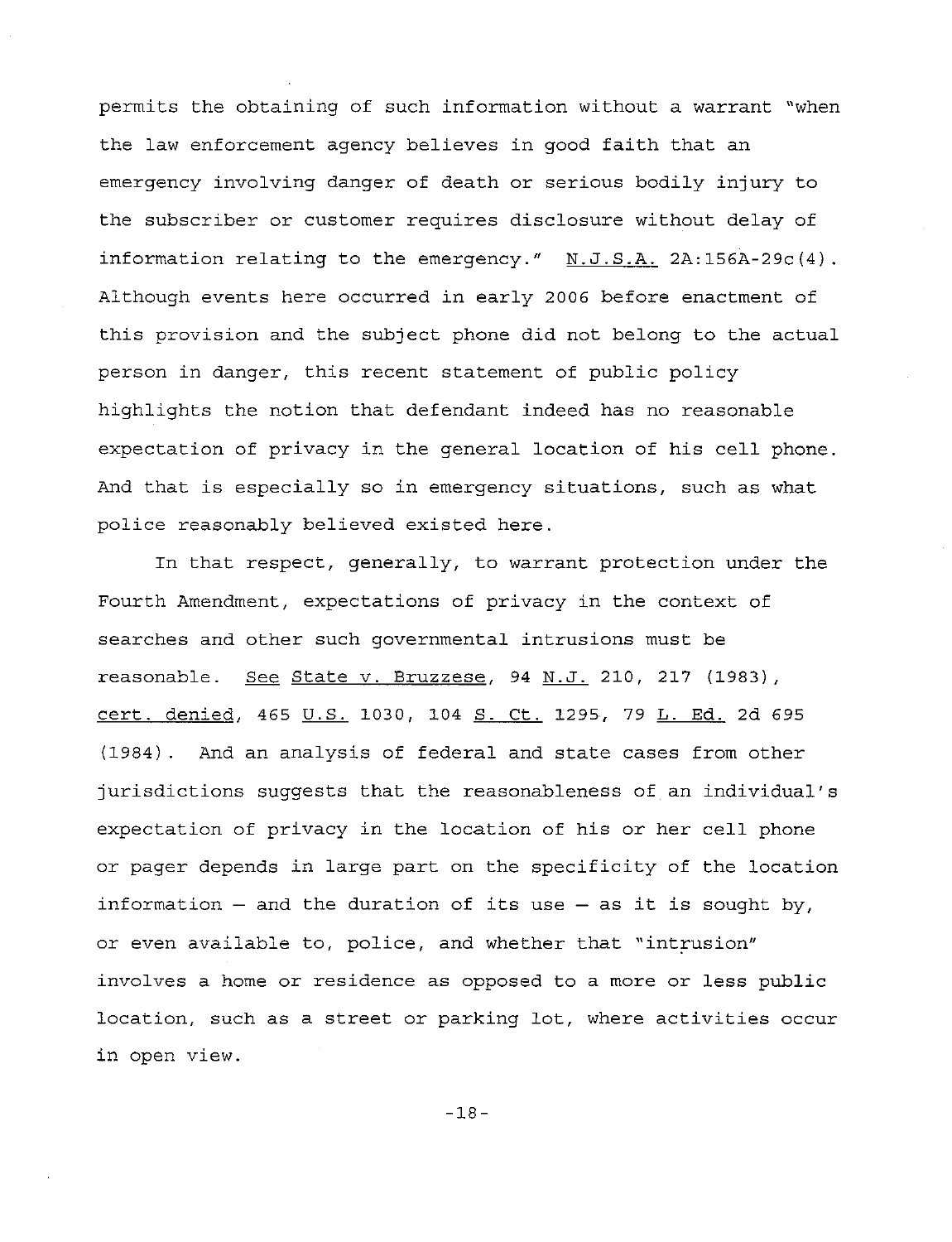For example, the United States Supreme Court has held that the tracking of <sup>a</sup> vehicle on public streets by use of <sup>a</sup> device such as a beeper is not a search. See Knotts, supra, 460 U.S. at 276, 103 S. Ct. at 1081, <sup>75</sup> L. Ed. 2d at 55. In Knotts, supra, the Court held that investigators did not violate the Fourth Amendment by placing a "beeper" tracking device<sup>4</sup> on a barrel that suspects had placed in their vehicle. Ibid. The Court reasoned that a person traveling in a vehicle on public thoroughfares, where that vehicle's occupants and contents are in plain view, has "no reasonable expectation of privacy in his movements from one place to another." Id. at 281, 103 S. Ct. at 1085, 75 L. Ed. 2d at <sup>62</sup> (citation omitted). The Court therefore held that, because the investigators used the beeper only to assist them in following the suspects' vehicle, the use of such a device was no more intrusive on privacy than that of other such devices, such as searchlights or field glasses, that merely enhance officers' sensory abilities. Id. at 283, 103 S. Ct. at 1086, 75 L. Ed. 2d at <sup>63</sup> ("Nothing in the Fourth Amendment prohibited the police from augmenting the sensory faculties bestowed upon them at birth with such enhancement as science and technology afforded them in this case.") .

On the other hand, in United States v. Karo, the Court held that a search did in fact occur once a container, to which

The Knotts Court described the "beeper" as "a radio transmitter, usually battery operated, which emits periodic erdinamized , abddii, buccer, operated, miren emics performed . 277, 103 S. Ct. at 1083, 75 L. Ed. 2d at 59.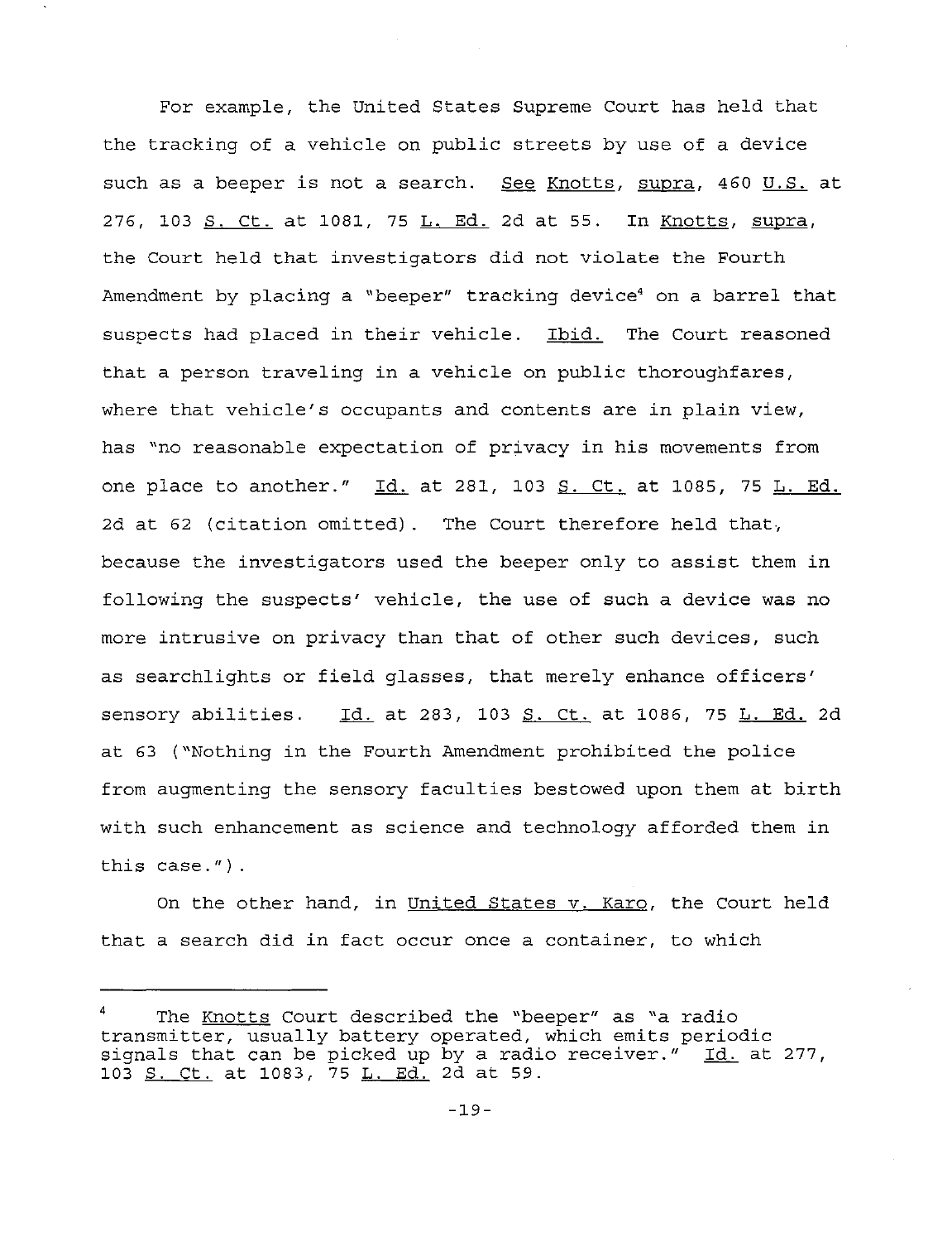investigators had attached <sup>a</sup> similar beeper as that used in Knotts, was brought inside <sup>a</sup> home; this beeper signaled police when the container was opened.  $468$  U.S. 705, 707-08, 104 S. Ct. 3296, 3299, 82 L. Ed. 2d 530, 536-37 (1984). The Court reasoned that without a warrant and probable cause or reasonable suspicion, "the monitoring of a beeper in a private residence, a location not open to visual surveillance, violates the Fourth Amendment rights of those who have <sup>a</sup> justifiable interest in the privacy of the residence."  $\underline{Id}$  at 714, 104  $\underline{S}$ . Ct. at 3303, 82  $\underline{L}$ . Ed. 2d at 541. Likewise, in Kyllo v. United States, the Supreme Court held that the government's use of a thermal-imaging device to reveal information about the private goings-on inside a home constituted a search. 533 U.S. 27, 121 S. Ct. 2038, 150 L. Ed. 2d 94 (2001). Noting that the Fourth Amendment "draws a firm line at the entrance to the house," the Court reasoned that the "obtaining by sense-enhancing technology any information regarding the interior of the home that could not otherwise have been obtained without physical intrusion into a constitutionally protected area, constitutes a search  $-$  at least where (as here) the technology in question is not in general public use." Id. at 34-35, 121 S. Ct. at 2043, 150 L. Ed. 2d at 102 (internal citation and quotations omitted) .

While acknowledging the difference between more primitive tracking instruments, such as the beeper discussed in Knotts, and the more precise technology of GPS devices, some federal courts faced with the issue have nevertheless relied on Knotts to find

-20-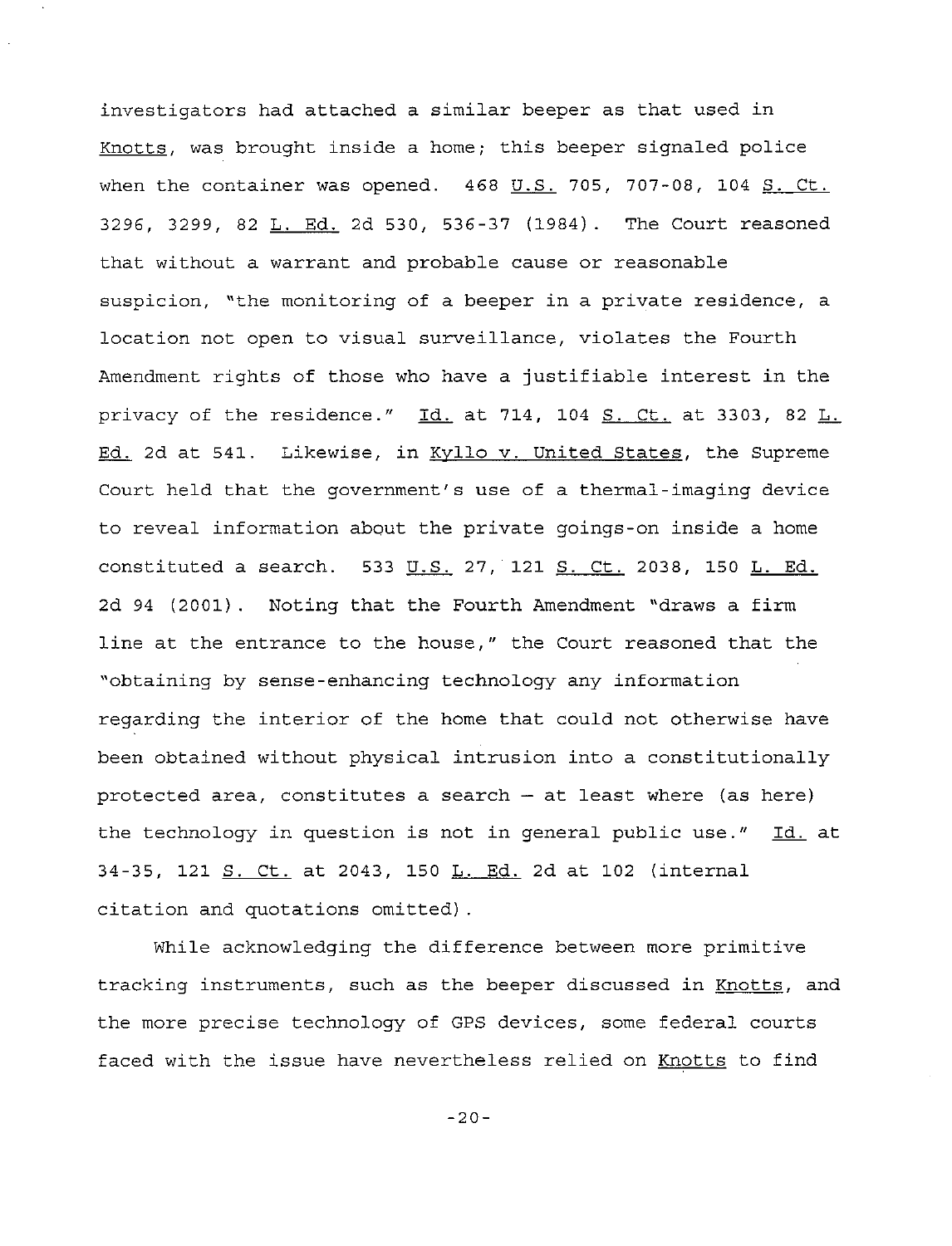no Fourth Amendment violation in the use of the latter for surveillance or tracking in public areas despite the greater specificity of information they offer. In that respect, the Seventh Circuit has found no Fourth Amendment violation in the attachment by police of a GPS device to a suspect's car, analogizing such tracking to "following <sup>a</sup> car on <sup>a</sup> public street, [which] is unequivocally not <sup>a</sup> search within the meaning of the amendment." United States  $v.$  Garcia, 474  $F.3d$  994, 997 (7th Cir.), cert. denied, 552 u.S. 883, 128 S. Ct. 291, 169 **L.** Ed. 2d 140 (2007).<sup>5</sup> The Ninth Circuit likewise found no Fourth Amendment violation in the attachment by police of a similar mobile tracking device to a suspect's car, concluding that such monitoring of the vehicle did not amount to an impermissible search. United States v. Pineda-Moreno, 591 F.3d 1212, 1216-17 (9th Cir. 2010).6

<sup>5</sup> The device there, which was "pocket-sized, battery-operated, [and] commercially available for a couple of hundred dollars," received and stored satellite signals showing its location, thus revealing the travel history of the vehicle to which it was attached. Id. at 995. Id. at 995.

<sup>6</sup> The Court in Pineda-Moreno noted, however, that three state supreme courts have concluded otherwise, finding such use of a tracking device impermissible under their respective state chacking device impermissible dider eneri respective state<br>constitutions. Id. at 1217 n. 2. <u>See People v. Weaver</u>, 909 Domberowdrene. <u>Id:</u> do 1217 n. 1. <u>Boo Respress. Medica</u>, 202 unlimited and remarkably precise tracking capability" renders them different from mere enhancement of officers' own sensory impressions); State v. Jackson, 76 P.3d 217 (Wash. 2003) (under 'state constitutional provision more protective than Fourth Amendment, police may not use mobile tracking device without a warrant); State v. Campbell, 759  $P_2$ d 1040 (Ore. 1988) (use of tracking device without a warrant or obviating exigency violates state constitution). But see Osburn v. State, 44  $P.3d$  523 (Nev. 2002) (holding that police use of <sup>a</sup> mobile tracking device does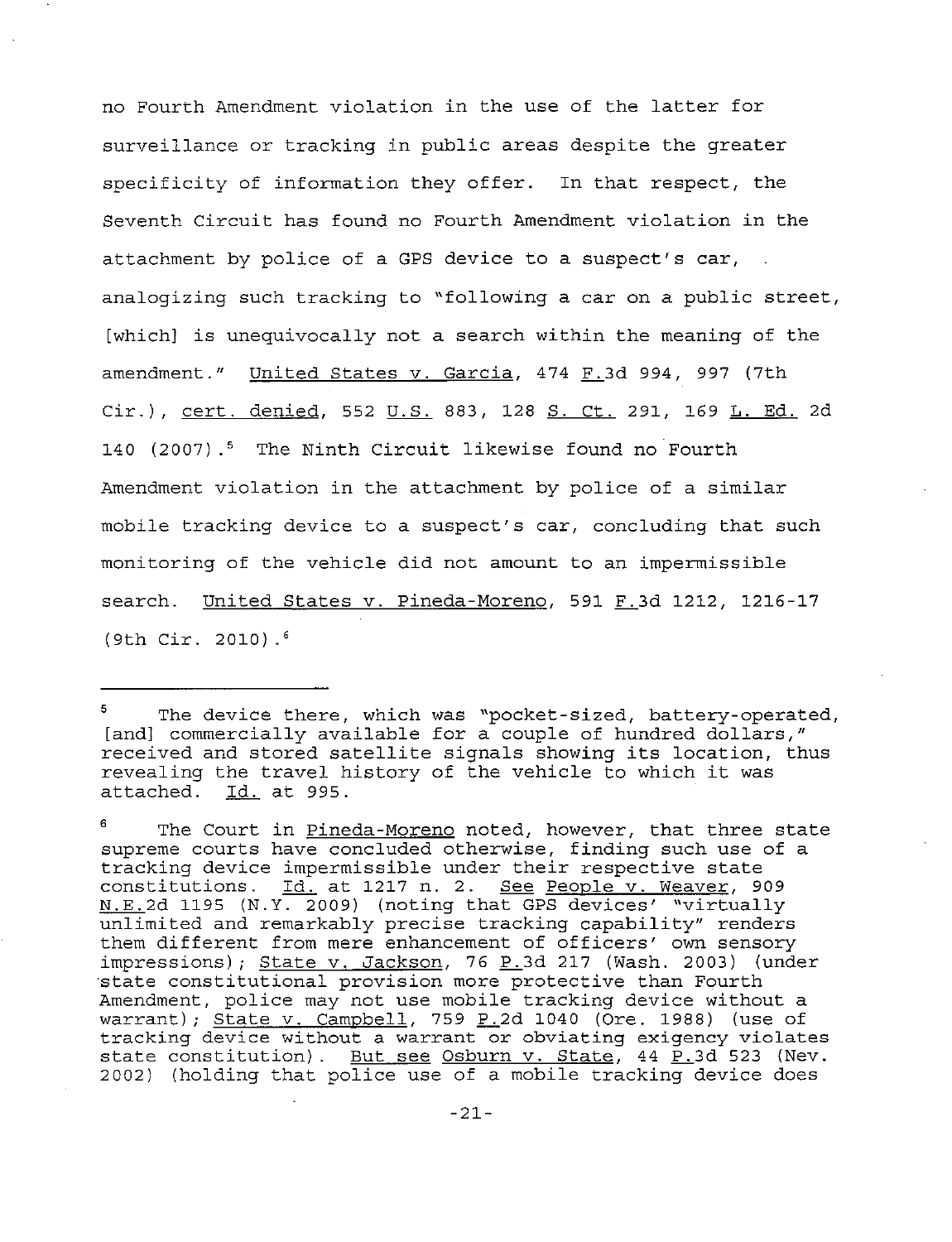More recently, in United States v. Jones,  $\underline{\mathsf{U.S.}}$ , 132 S. Ct. 945, 181 L. Ed. 2d 911 (2012), the Supreme Court determined in <sup>a</sup> 5-4 decision that the use of <sup>a</sup> GPS tracking device did equate to a Fourth Amendment search, however. But there, federal agents not only installed it on the defendant's vehicle, but also continued to monitor his driving for a month without a warrant. Writing for the majority, Justice Scalia suggested <sup>a</sup> shift in the applicable analysis, noting that the reasonable expectation of privacy test should supplement the physical trespass (to property) approach, and that <sup>a</sup> Fourth Amendment search CQuld occur in either case; there, though, he found the violation occurred solely on the property-based principle. Id. at 949-54, 181 L. Ed. 2d at 918-23. The majority thus ruled that by placing the device on the defendant's car, the government physically occupied private property for the purpose of obtaining information, triggering a search for Fourth Amendment purposes. Ibid.

In <sup>a</sup> concurring opinion joined by three other justices, though, Justice Alito rejected that property rationale and instead found a reasonable expectation of privacy had been violated, reasoning that the most important consideration was the use of GPS for the purpose of long-term tracking:

not infringe a reasonable expectation of privacy). Unlike here, however, those cases all involved either GPS devices or radio transmitters, installed by police on suspect vehicles, and in all instances offering precise location information far more specific than a general one or two mile area, as was provided by T-Mobile here.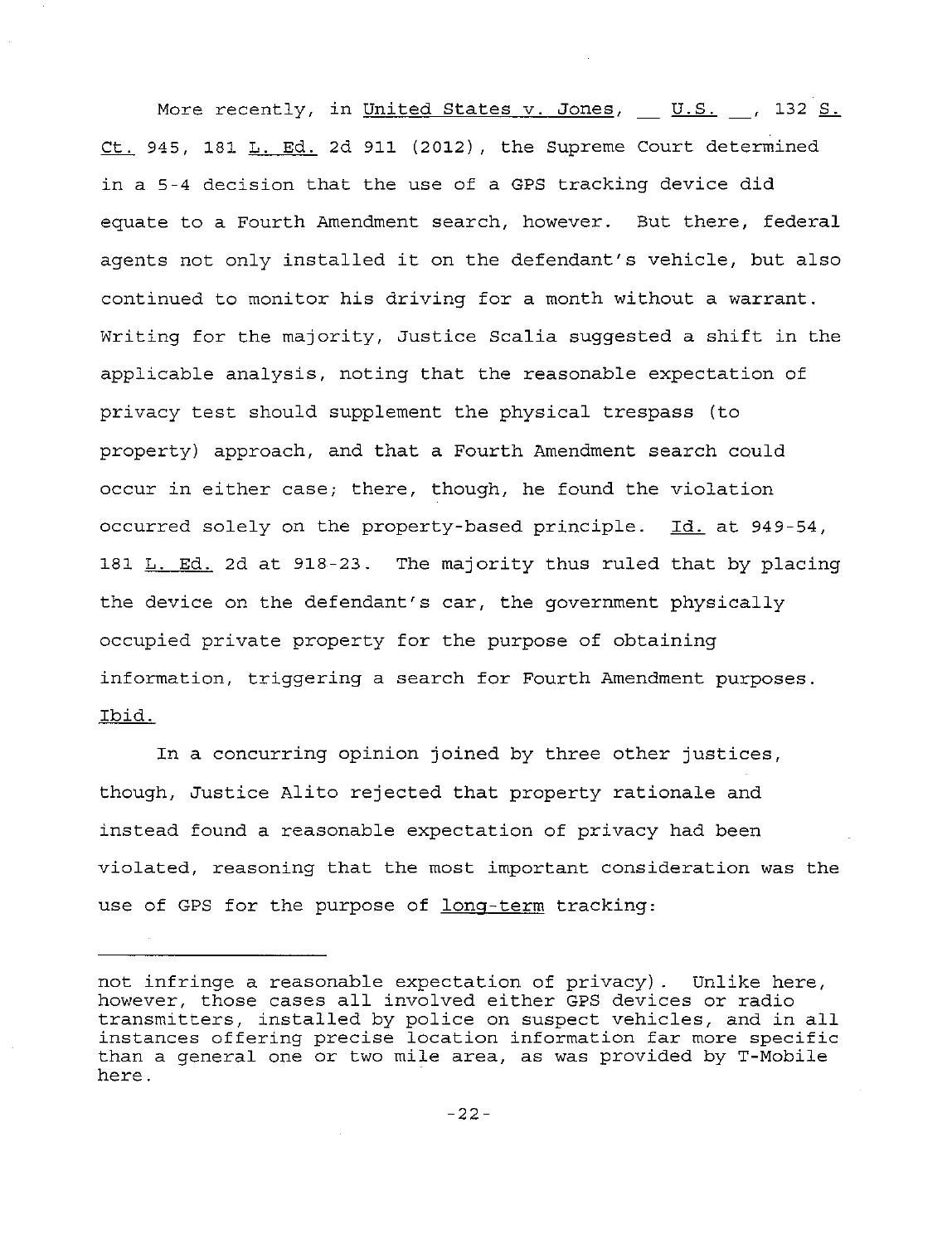Under this approach, relatively short-term monitoring of a person's movements on public streets accords with expectations of privacy that our society has recognized as reasonable. But the use of longer term GPS monitoring in investigations of most offenses impinges on expectations of privacy.

[Id. at 964, 181 L. Ed. 2d at <sup>934</sup> (citation omitted).J Notably, Justice Sotomayor joined in the majority decision, but nevertheless filed <sup>a</sup> separate concurrence embracing Justice Alito's reasoning, thus affording the reasonableness approach approval by a five-justice majority. Id. at 955-57, 181 L. Ed. 2d at 924-27. In that sense, rather than merely considering whether surveillance occurred in public or private spaces, under the majority rationale <sup>a</sup> court should direct its analysis to the quantity and quality of that surveillance. Ibid.

In another recent ruling, the South Dakota Supreme Court relied on Jones under similar circumstances where police without a warrant placed a GPS tracking device on the defendant's vehicle for a month. State v. Zahn, 812 N.W.2d 490, 492 (S.D. 2012). Noting the exponential advancement of technology since the Knotts decision and stressing the "uniquely intrusive" nature of the "highly detailed" GPS-generated information involved, that Court likewise found a Fourth Amendment violation absent a warrant. Id. at 498-99. That particular device revealed more than merely the movements of a vehicle on public roads  $-$  it instead provided "an intimate picture of [the defendant's] life and habits." Id. at 497. More specifically, it permitted authorities to determine the defendant's speed, direction and geographic location within

-23-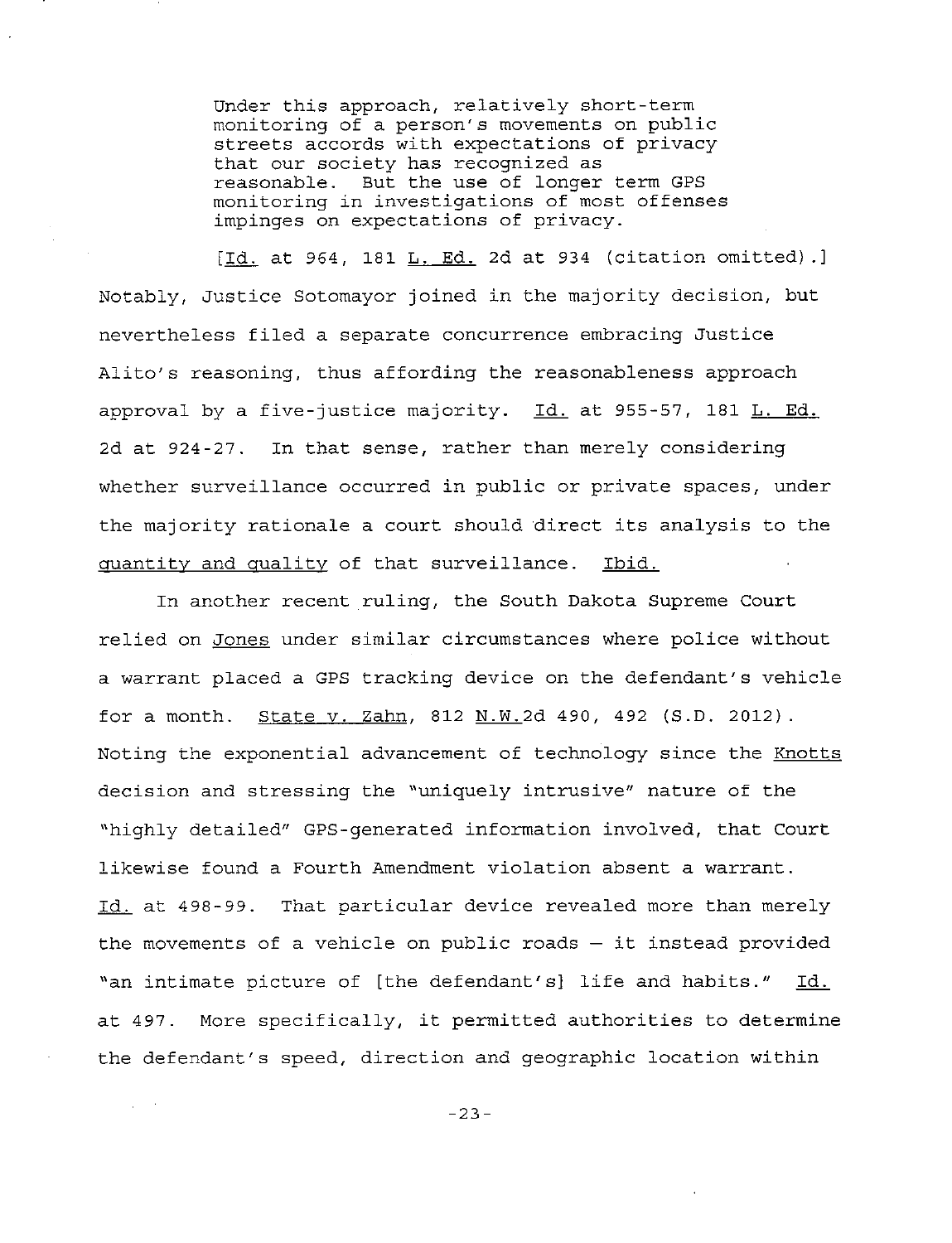five to 10 feet at any given time while revealing patterns in his movements during his monitoring over the course of an entire month. Ibid. Thus, the Court found that "the likelihood that another person would observe the whole of [the defendant's] movements for nearly <sup>a</sup> month is not just remote, it is essentially nil." Ibid. (internal quotations omitted). That Court therefore concluded that " [w]hen the use of a GPS device enables police to gather a wealth of highly detailed information about an individual's life over an extended period of time, its use violates an expectation of privacy that society is prepared to recognize as reasonable." Id. at 499-500.

The record clearly shows that no such extended monitoring occurred here, nor did the location information provided remotely approach the degree of specificity involved in those cases. As such, the Appellate Division decision below fully comports not only with the Jones majority's reasonableness rationale, but also with Justice Scalia's property-based approach, given that police placed nothing on defendant here, but instead relied solely on his cell phone to find him - to locate his girlfriend, whom he had threatened to harm  $-$  over the course of just a few hours. And the panel's decision only finds further support among other courts' decisions within the more specific, though less commonly addressed, cell phone context.

For one, the Georgia Supreme Court recently found no violation of a defendant's Fourth Amendment right against unreasonable search and seizure where police, after learning the

-24-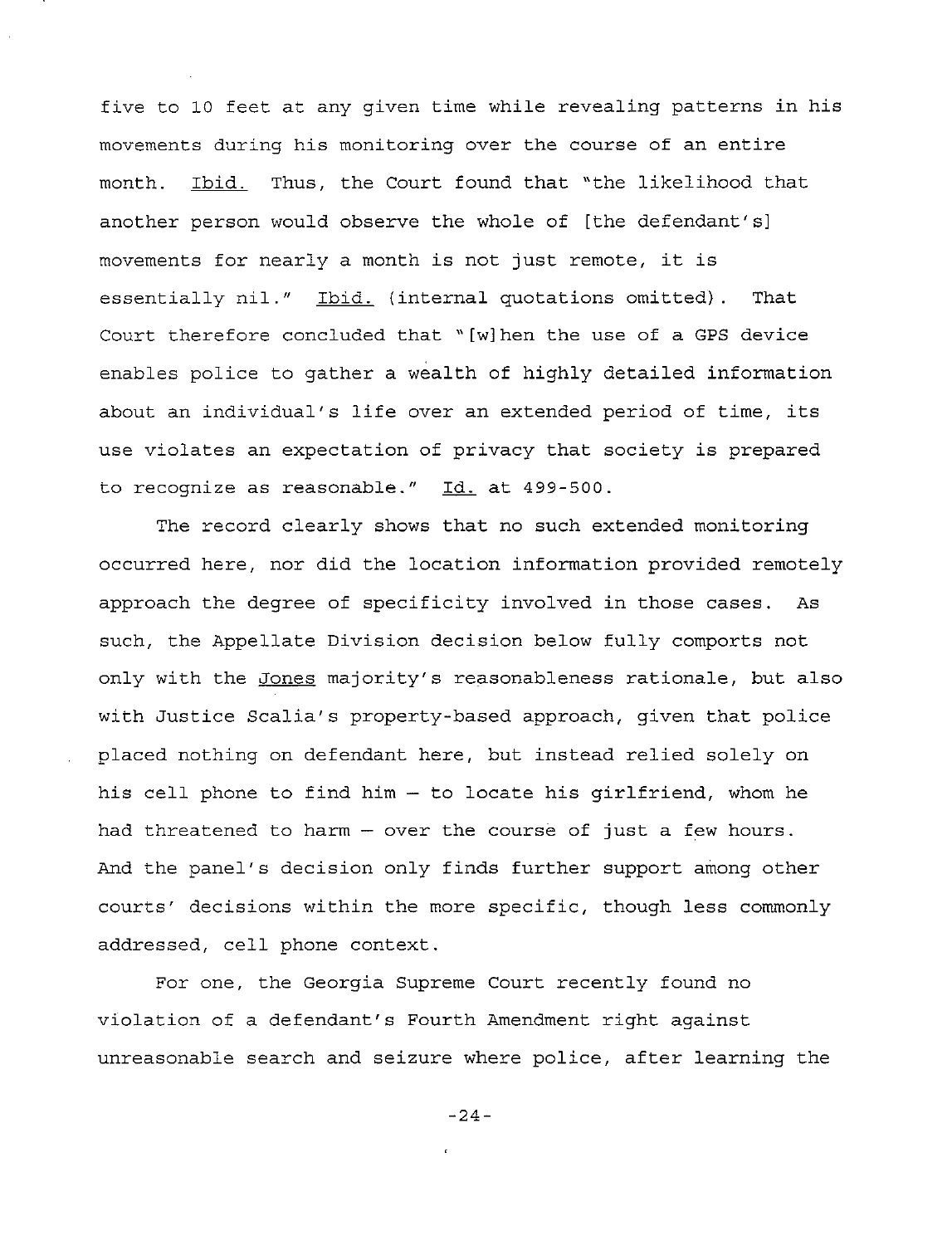defendant had arranged to meet with and sell cocaine to the victim just before his death, had the defendant's cell phone provider "ping" his phone without obtaining a warrant. Devega, supra, 689 S.E.2d at 293. The "ping," which involved the phone company's sending <sup>a</sup> signal to defendant's phone to locate it by its GPS system, determined that the defendant was heading north on a specific road and allowed police to follow him via the signal to his ultimate destination.  $Id.$  at 12. The court there distinguished Karo, supra, which involved the monitoring of a beeper in a private residence not open to visual surveillance, and instead relied on Knotts, supra, where the warrantless monitoring involved beeper signals from a vehicle on public roads and did not reveal any information not available through visual surveillance. Id. at 12-13. Noting that the "GPS tracking device [and 'ping' information] in the case at bar is simply the next generation of tracking science and technology from the radio transmitter 'beeper' in Knotts, to which the Knotts Fourth Amendment analysis directly applies," the court concluded that " [b]ecause the warrantless monitoring of [defendant's] cell phone location revealed the same information as visual surveillance, there was no Fourth Amendment violation." Id. at 13-14 (citing Stone, supra, 941 A.2d at 1250 (no Fourth Amendment violation by warrantless use of cell phone "ping" information to locate suspect in public place)).

Federal courts have ruled similarly in regard to generalized cell phone location information. In United States v. Forest,

-25-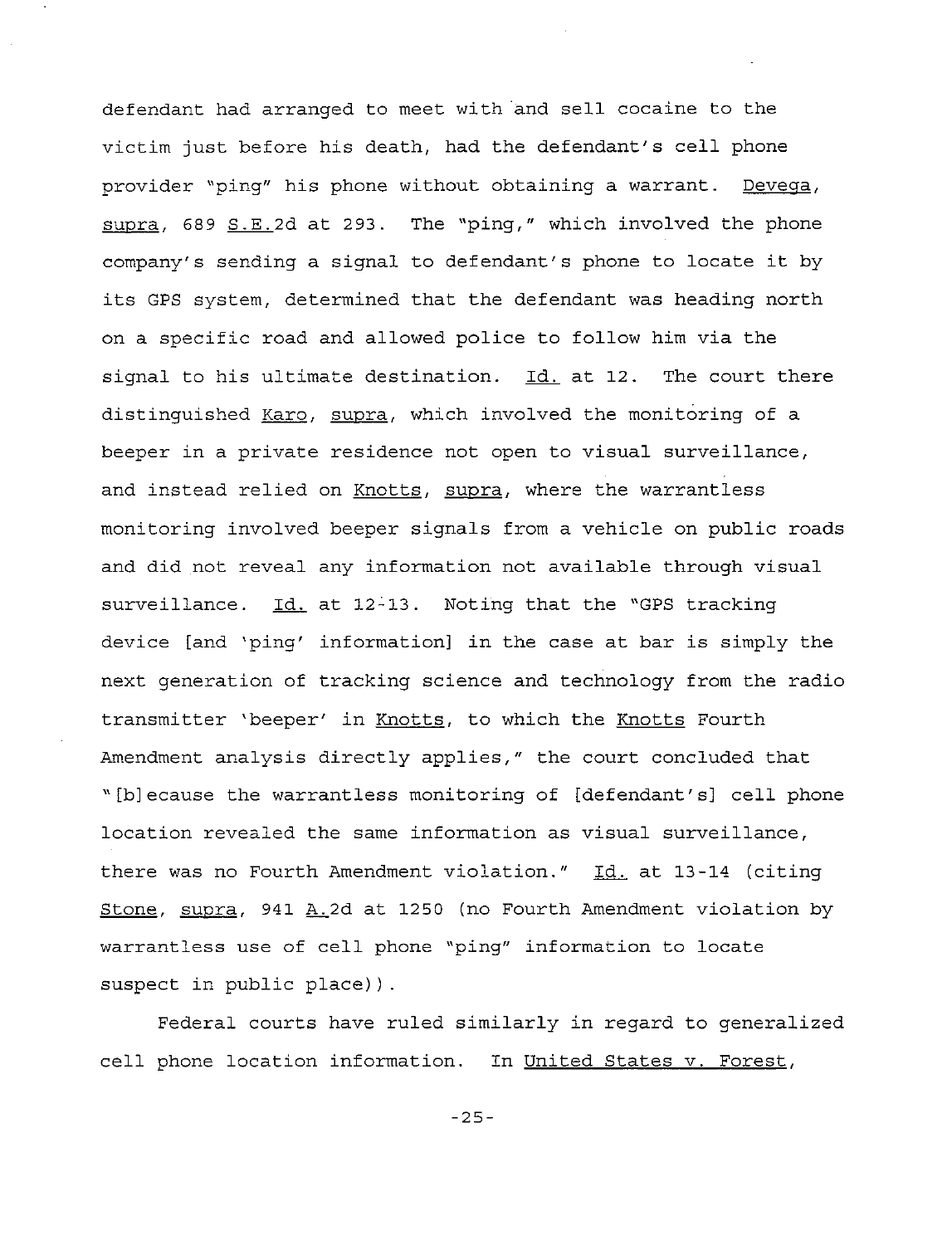supra, the Sixth Circuit held that cell-site data is "simply <sup>a</sup> proxy for [a defendant's] visually observable location" and, moreover, relying on Knotts, supra, that a defendant has "no legitimate expectation of privacy in his movements along public highways." 355  $F.3d$  at 951.<sup>7</sup> There, after losing sight of the defendant, <sup>a</sup> drug trafficker, while conducting surveillance, officers reestablished visual contact by dialing his cell phone several times (without allowing it to ring) and having his cell phone provider determine which cell towers were "hit" by the defendant's phone; the cell-site data revealed defendant's general location and the officers resumed their surveillance, following his vehicle before later arresting him. Id. at 947. Finding no search and no Fourth Amendment violation, the court held that, even though officers were unable to maintain visual contact with the defendant's vehicle at all times, "visual observation was possible by any member of the public" and the officers "simply used the cell-site data to 'augment[] the sensory faculties bestowed upon them at birth.'" Id. at <sup>951</sup> (quoting Knotts, supra, 460 U.S. at 283, 103 S. Ct. at 1086, <sup>75</sup>  $L. Ed. 2d at 63$ .

<sup>7</sup> In reaching its decision below, the Appellate Division relied on both Devega and Forest, neither of which, to note, involved the sort of exigencies that only further justified the police conduct here.

<sup>8</sup> and Trap and Trace Device and Release of Subscriber Information, 384 F. SUPP. 2d 562 (E.D. N.Y. 2005) (where government's request for <u>the dept</u> 2d 502 (1.1). N.I. 2005) (which government s requestion at any given time and effectively allow installation of <sup>a</sup> tracking But see In re Application for Order Authorizing Pen Register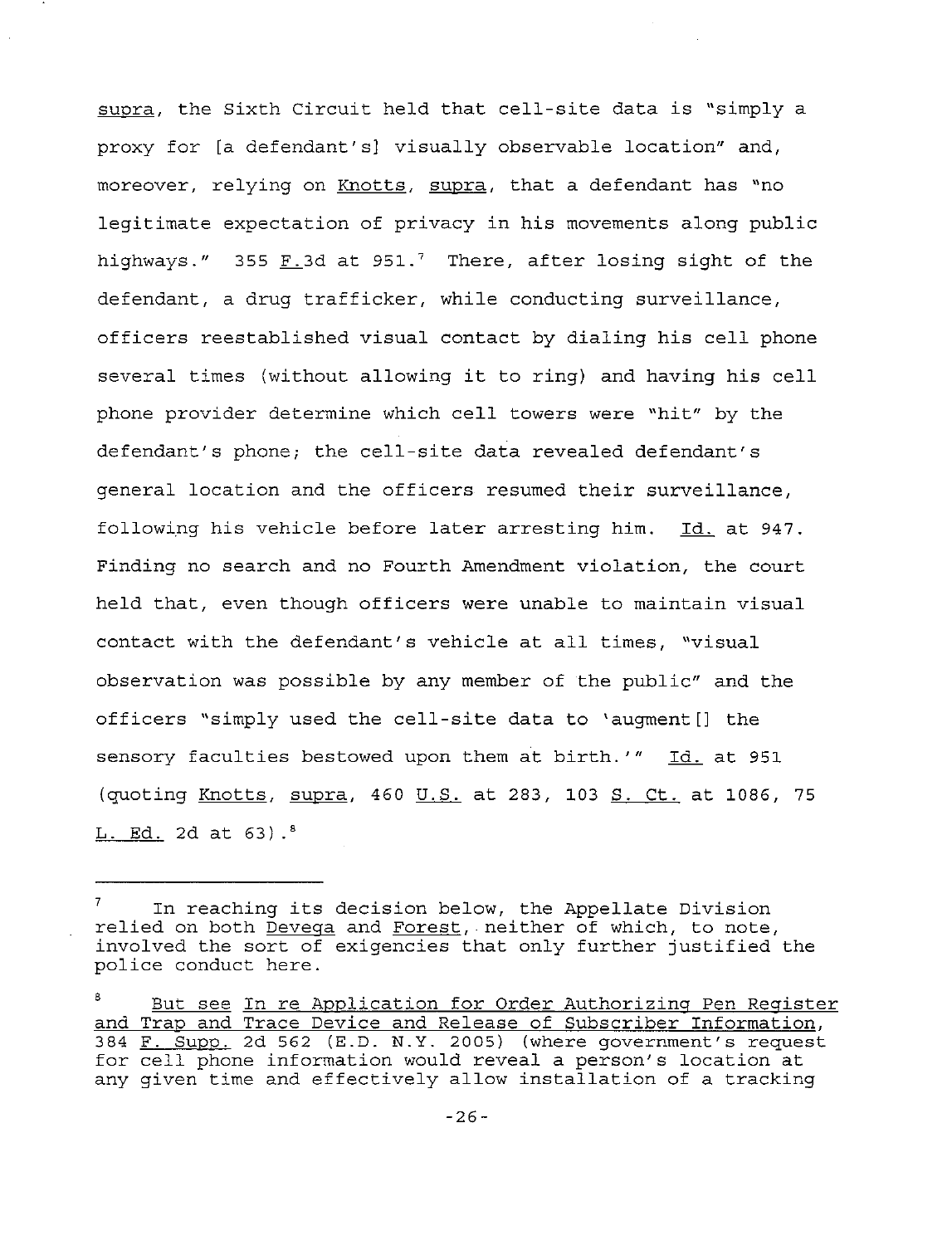Here, after learning that defendant's girlfriend was missing, that she and defendant had a history of domestic violence, and that defendant, for whom police had an arrest warrant, had just threatened physical harm against her, investigators contacted T-Mobile to see whether he could be located by <sup>a</sup> cell phone that he used, and for which <sup>a</sup> number had been provided by his girlfriend's cousin. (lT56-6 to 24; 4T6-21 to 7-20). Specifically, investigators sought to determine a "general location through the use of cell site towers to . . . pin down an area that he might be in." (lT57-4 to 16) . Initially, T-Mobile determined that the phone was being used within <sup>a</sup> one-mile radius of <sup>a</sup> cell tower in Eatontown, but <sup>a</sup> general search by police of the area failed to locate defendant. Ibid. T-Mobile then determined that the phone was being used within <sup>a</sup> one-mile radius of another cell tower in Neptune, but again, a general search of the area proved unsuccessful. Ibid. Finally, T-Mobile informed police that the phone was being used within a one-mile radius of a cell tower in Howell. Ibid.

device without probable cause, and where cell carrier's assistance to law enforcement was ordered on basis of something less than probable cause, such assistance could not include disclosure of a subscriber's physical location); In re Pen Register & Trap/Trace Device with Cell Site Location Authority, 396 F. Supp. 2d 747 (S.D. Tex. 2005) (same). To the extent, however, that both of these cases involved efforts by federal law enforcement agents to secure court orders compelling cell phone companies to disclose customers' cell phone use records under federal law (namely 18  $U.S.C.$  §§ 2703, 3122, and 3123), they are readily distinguishable. These cases also involved efforts by investigators to obtain significantly more information than the mere general vicinity, within <sup>a</sup> mile or two of <sup>a</sup> given cell tower, of <sup>a</sup> suspect's cell phone.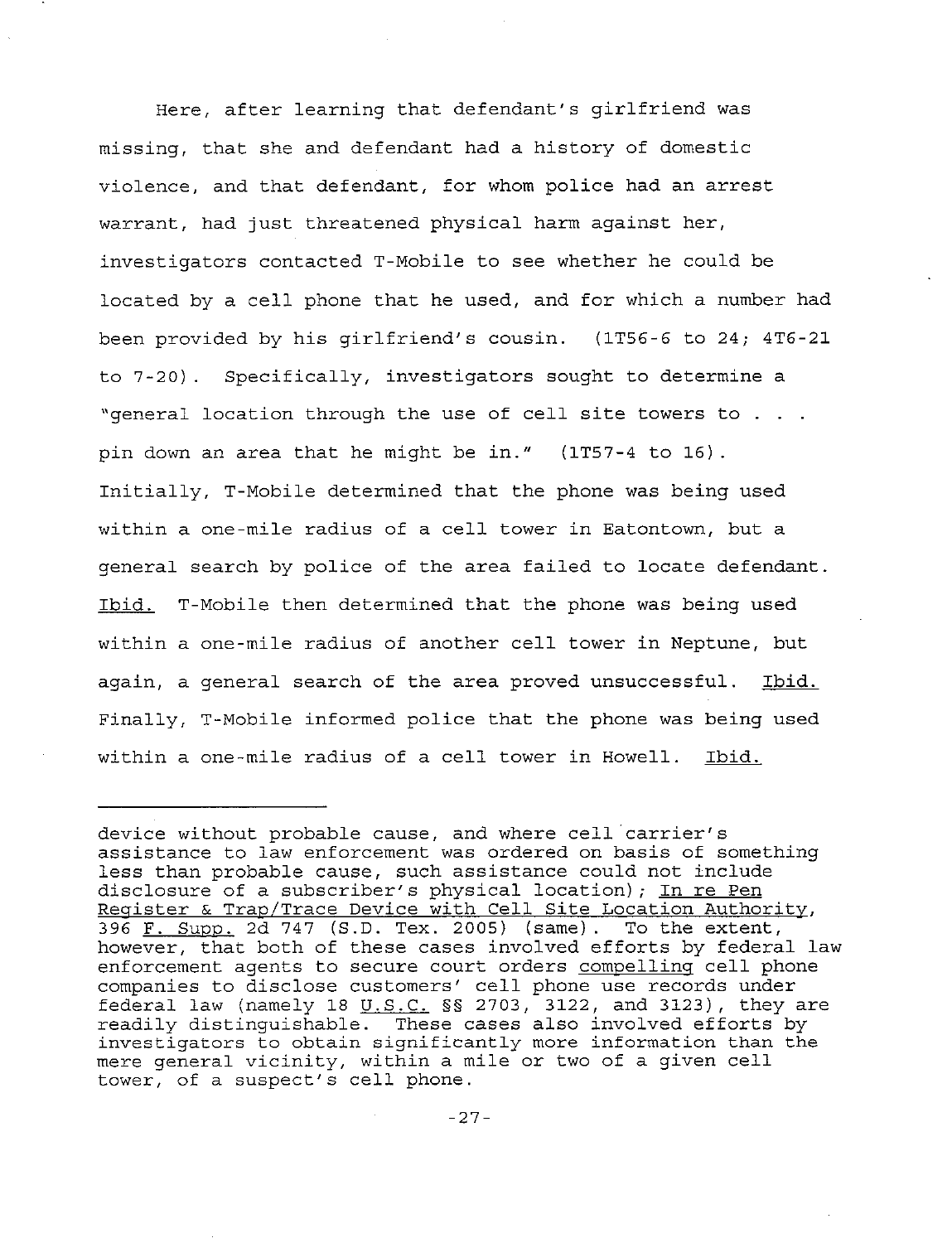Officers in that area were notified with <sup>a</sup> description of defendant's vehicle, which was spotted not long after in the parking lot of <sup>a</sup> motel where he ultimately was found and arrested. (lT58-17 to 59-25). The time period from the first request to T-Mobile at 6:00 p.m. to the last at 11:00 p.m. was <sup>a</sup> mere five hours; defendant's vehicle was then observed less than an hour after that. (3T6-19 to 15-12) .

Defendant now calls for this Court to guarantee constitutional privacy protections by "ensuring that individuals not be subject to ubiquitous surveillance at the unrestricted whim of law enforcement." (Dsb1). One, the State agrees. Two, the record plainly shows that such <sup>a</sup> characterization could not be less applicable here. Further, despite depictions by the amici to the contrary, this case involves more than merely "whether an individual has a reasonable expectation of privacy in the current location of their cell phone," (AC1b3), or "whether <sup>a</sup> cell phone user has <sup>a</sup> constitutional right of privacy in his location," (AC2b4). Such overly simplistic framing inaccurately portrays both the State's position and the Appellate Division's determination below.<sup>9</sup> Although degrees of specificity vary

<sup>9</sup> One amicus brief goes so far as to suggest that by ruling only on general location information while excluding the specific, the Appellate Division "implicitly rejected any privacy expectation in cell phone location information." (AC2b31). That brief further accuses the panel of "fail [ing] to understand how cell tracking technology differs, and is far more invasive, than past 'beeper' technology." <u>Ibid.</u> Whereas the panel properly past beeper technology. <u>Ibiu.</u> Whereas the panel properly<br>issued its opinion based on the facts of this actual case, that particular brief seems to go out of its way to ignore them while instead focusing only on self-supporting hypotheticals. (See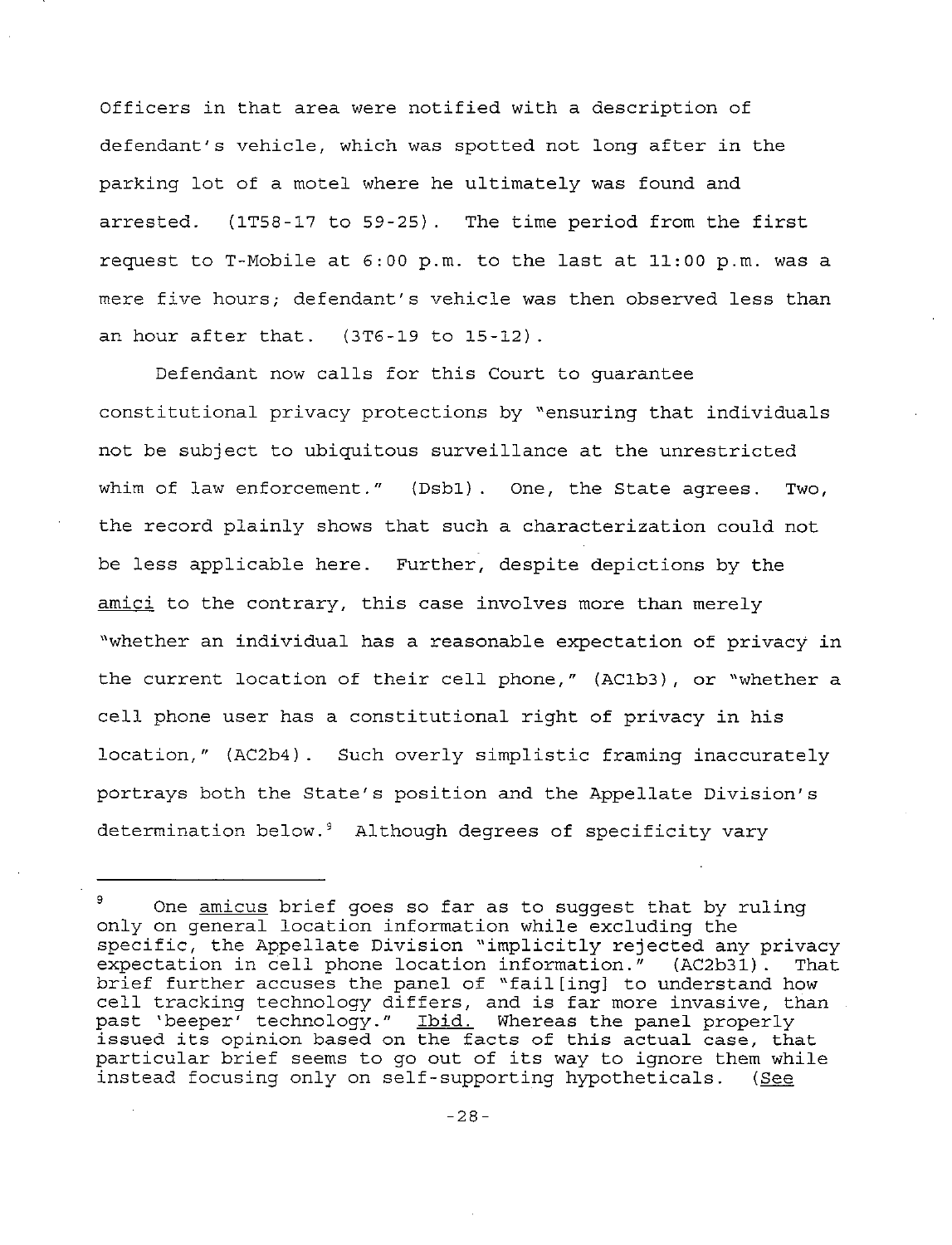greatly and have increased exponentially since defendant's arrest, at that time, the location information available was anything but specific. And the reasonableness of the use of such information in <sup>a</sup> given situation depends on not only its specificity, but also the duration of such use. As with any Fourth Amendment reasonableness analysis, determinations founded on stark black and white terms rarely yield fair, informed results.

The information made available by T-Mobile to police here involved nothing more than what would have been revealed through basic visual surveillance  $-$  and arguably less so, given the vagueness of the location information at issue, which required police to physically patrol areas of up to a mile around a given cell tower. In the end, officers simply happened to find defendant's vehicle in <sup>a</sup> parking lot based on their own physical observations. Such a means of locating a person could hardly be construed as "tracking" in the pure sense of the term, and even if it could be, it fails to amount to any sort of violation of defendant's Fourth Amendment rights given that he has no

AC2b31 to 33). That brief likewise utterly misconstrues the State's continuing position while asserting "facts" not in the record that directly conflict with those actually in it. (See AC2b34 to 35). The State's position is now, as it has continued to be, that generally <sup>a</sup> warrant is sought for such information, unless an emergency or exigency exists, which was the case here; or unless, as the Appellate Division determined, the information obtainable was of such a generalized nature  $-$  which at the time of this request, it was  $-$  that no reasonable expectation of privacy (which one could not have when his location was only found to be within <sup>a</sup> certain mile or two) could arise.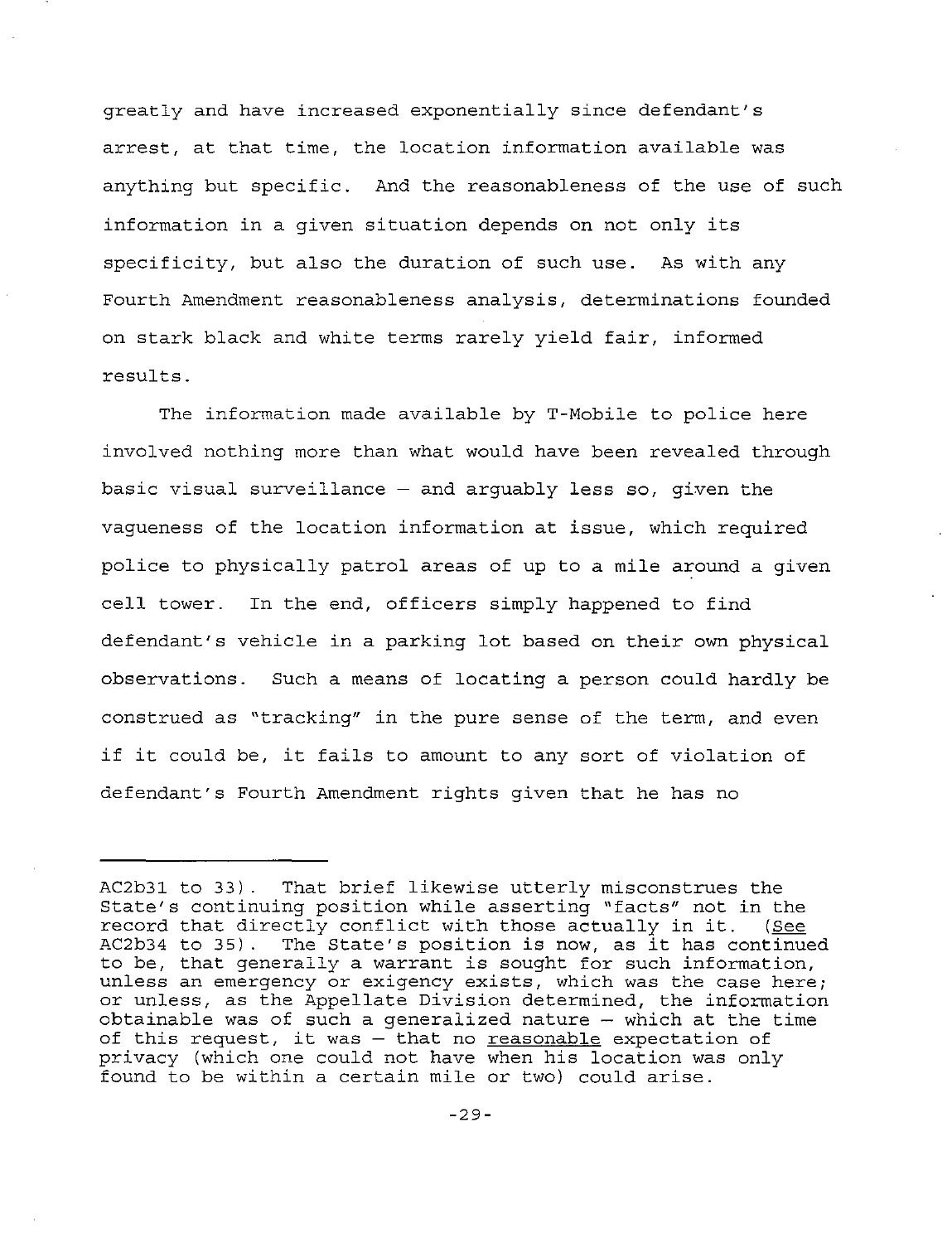reasonable expectation of privacy in his general whereabouts, particularly when in public places where he is visible to anyone. Moreover, the specificity of the location information voluntarily provided to police here by T-Mobile pales in comparison to that at issue in cases like Devega, Knotts, Forest and others, where no Fourth Amendment violations were found despite warrantless tracking by police using precision GPS technology that provided virtually exact locations of those suspects being monitored or sought. As did the Appellate Division below, this Court should likewise conclude that defendant had no reasonable expectation of privacy in the generalized location of his cell phone.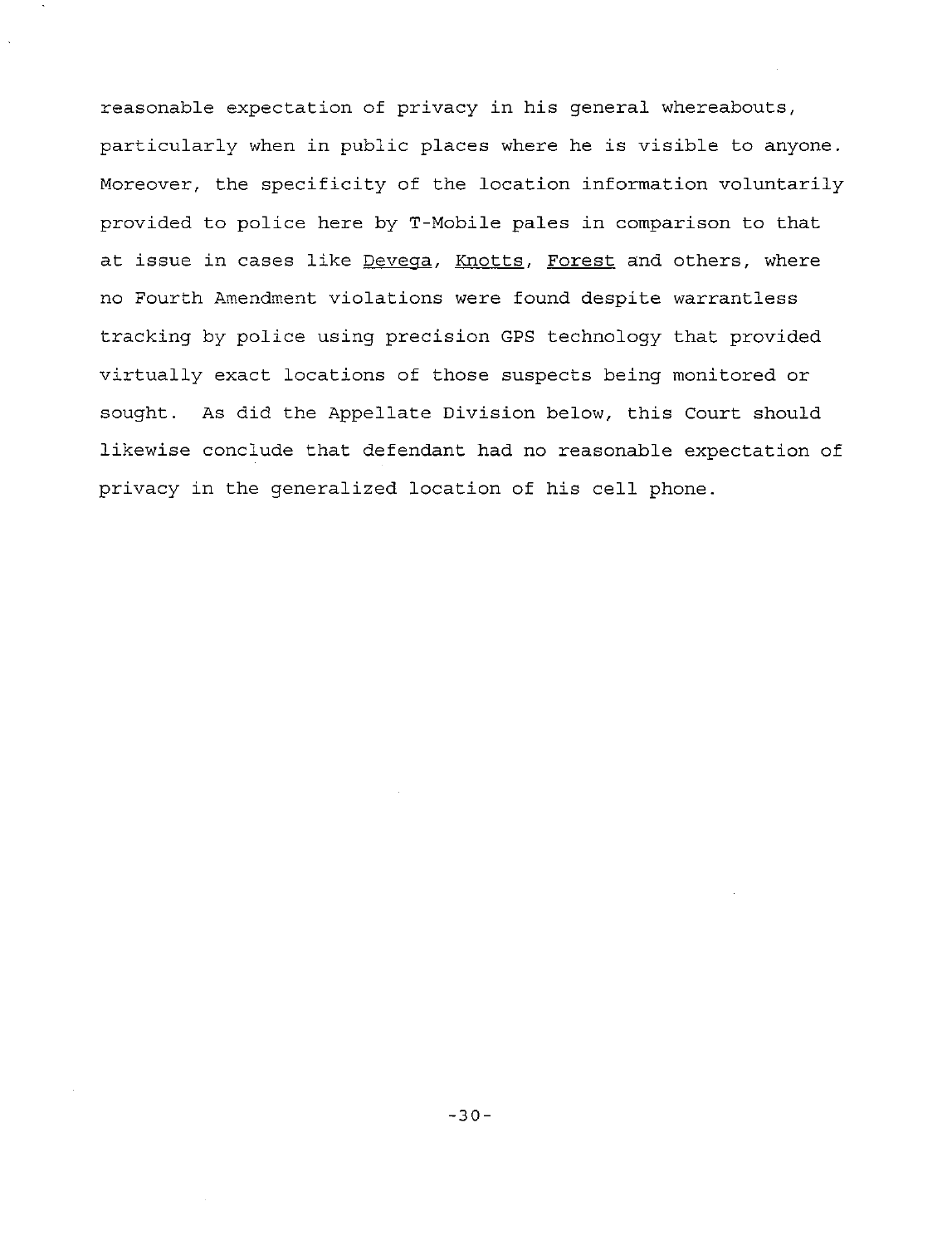#### POINT II

TO THE EXTENT DEFENDANT DID HAVE SOME PRIVACY INTEREST IN THE GENERAL LOCATION OF HIS CELL PHONE, EXIGENT CIRCUMSTANCES AND THE EMERGENCY AID EXCEPTION TO THE WARRANT REQUIREMENT NEVERTHELESS FULLY JUSTIFIED THE POLICE USE OF CELL TOWERS WITHOUT A WARRANT TO DETERMINE THE PHONE'S GENERAL WHEREABOUTS.<sup>10</sup>

The exigent circumstances of an emergency situation here fully justified the conduct of police, who had <sup>a</sup> reasonable basis to believe that defendant's girlfriend, due to her cooperation in his investigation, was in danger. Defendant, for whom an arrest warrant already had been issued, discovered that his girlfriend had assisted police by allowing them to search her storage unit, where he was hiding much of his stolen property. In turn, he threatened to harm her. When police learned of this, that the girlfriend had not been seen since the search, and that <sup>a</sup> confirmed history of domestic violence existed between her and defendant, they feared for her safety and thus contacted defendant's cell phone carrier in an effort to find her. Through T-Mobile, investigators determined the phone's general whereabouts (within <sup>a</sup> mile of <sup>a</sup> certain cell tower) before eventually happening to spot defendant's car in that area, in the

<sup>10</sup> Amicus EPIC does not address this issue. The ACLU-NJ and ACDL-NJ, on the other hand, merely dismiss the applicability of the emergency aid doctrine and exigent circumstances with no analysis or legal citation whatsoever, by saying little more than that the State is wrong, in two short paragraphs of <sup>a</sup> jointly filed 44-page brief. (AC2b36)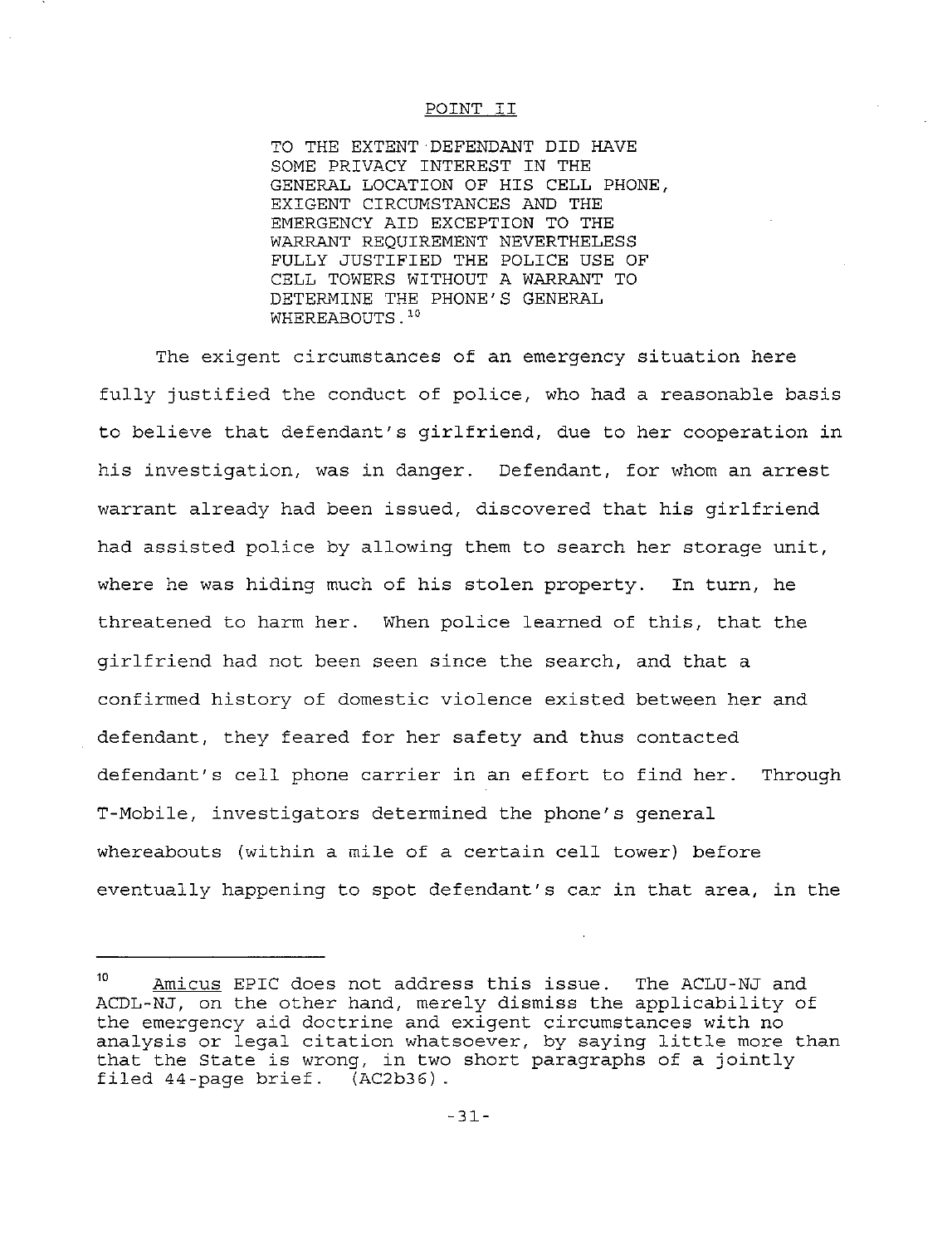parking lot of the motel where defendant ultimately was arrested in his room. As such, even if this Court should rule that defendant had some privacy interest in the generalized location of his cell phone, that ruling nevertheless affords him no legitimate basis for reversal.

The Appellate Division never considered the applicability of the emergency aid exception to the warrant requirement because it instead found no privacy interest in defendant's cell phone's generalized location information. The trial court, however, denied defendant's suppression motion on that basis. In so doing, Judge Chaiet noted the history of domestic violence between defendant and his girlfriend, that defendant had made "violent threats towards [her for] assisting police in their investigation," and that she had not been seen since the search of her storage unit. (4T23-25 to 24-5). The court therefore found that police "possessed an objectively reasonable basis to believe that [defendant's girlfriend] was in physical danger," and although they may have had an arrest warrant for defendant and were aware that in locating him they might locate additional evidence, "their primary purpose was to prevent any harm" to her. (4T24-6 to 20) (emphasis added). The court thus held that exigent circumstances, specifically the emergency aid exception to the warrant requirement, justified the use by police of cell towers to find defendant through the general location of his phone. (4T22-9 to 25-1) .

Warrantless searches are permissible under both the state

-32-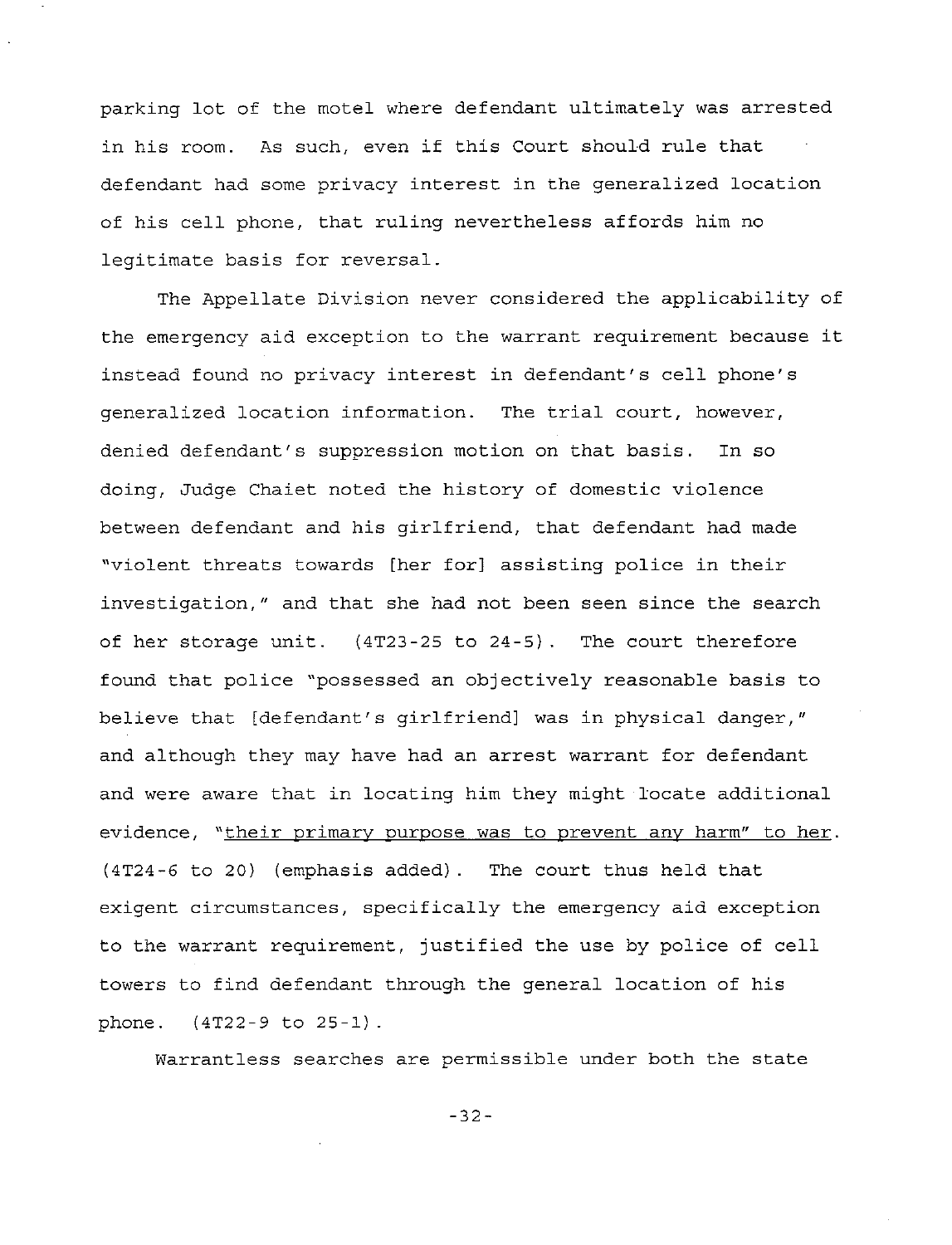and federal constitutions where certain exceptions apply, with the "predominant" exception being exigent circumstances. State v. Cassidy, 179 N.J. 150, 160 (2004) (citations omitted). "[U]nder certain exigent circumstances <sup>a</sup> search without <sup>a</sup> warrant is both reasonable and necessary." State v. Frankel, 179 N.J. 586, 598 (2004). Exigent circumstances are those which "preclude expenditure of the time necessary to obtain a warrant because of <sup>a</sup> probability that the suspect or the object of the search will disappear, or both." Cassidy, supra, 179 N.J. at 160 (citing State v. Smith, 129 N.J. Super. 430, 435, (App. Div.), certif. denied, 66 N.J. 327  $(1974)$ . Any such search "must be reasonable, measured in objective terms by examining the totality of the circumstances." State v. Ravotto, 169 N.J. 227, 235 (2001). In that respect, exigent circumstances, coupled with probable cause, will excuse the failure of police to secure <sup>a</sup> written warrant prior to <sup>a</sup> search for criminal wrongdoing. Cassidy, supra, 179 N.J. at 160 (citing Bruzzese, supra, 94 N.J. at 217-18). <sup>A</sup> court's determination as to whether exigent circumstances justified police conduct in <sup>a</sup> given situation is fact-sensitive. See State v. DeLuca, 168 N.J. 626, 632-33 (2001); State v. Hutchins, 116 N.J. 457, 465-66 (1989); State v. Alvarez, 238 N.J. Super. 560, 568 (App. Div. 1990).

Likewise, the emergency aid exception derives "from the commonsense understanding" that exigent circumstances may justify certain warrantless governmental intrusions when conducted "for the purpose of protecting or preserving life, or

-33-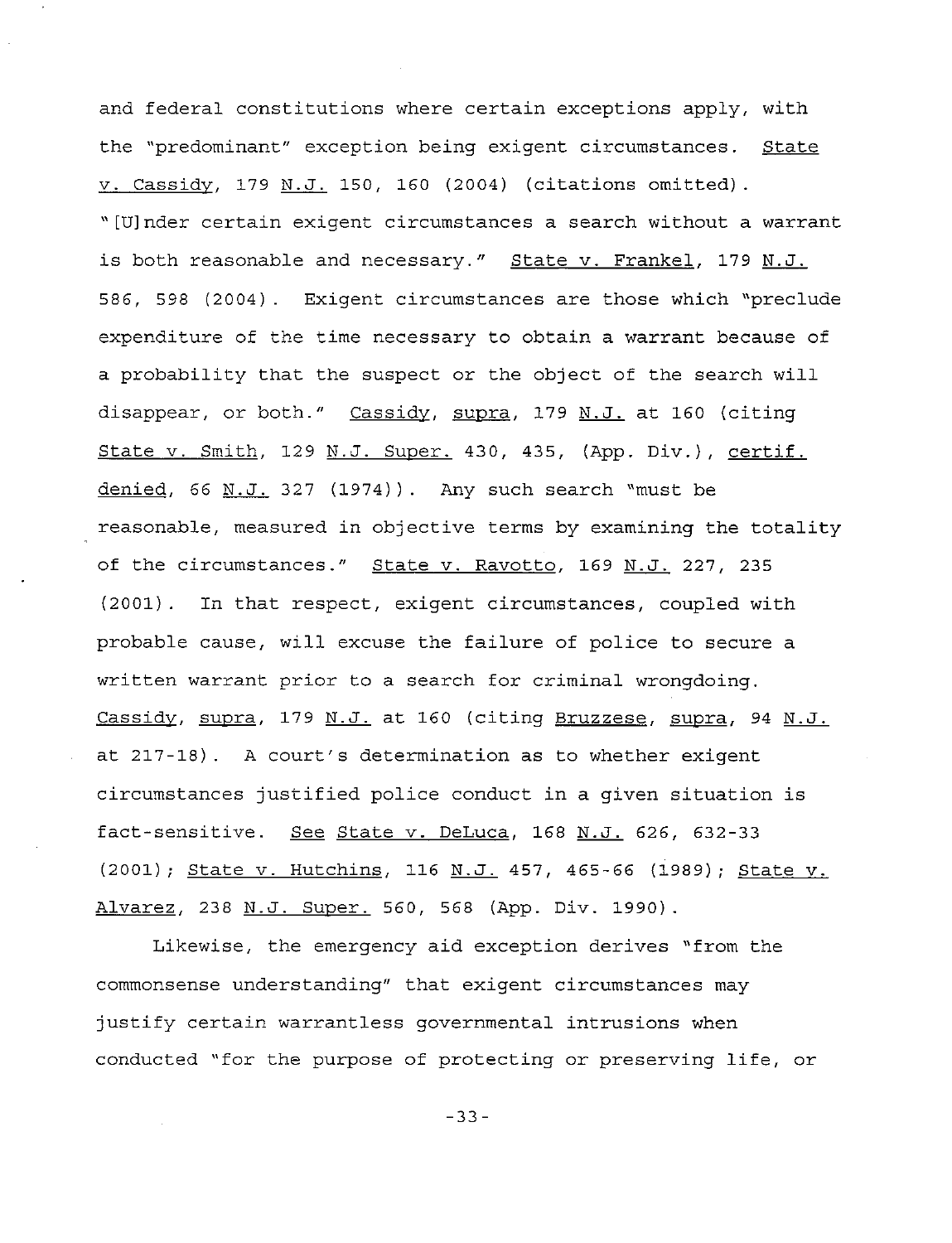preventing serious injury." Frankel, supra, 179 N.J. at 598-99 (citations omitted). Neither the state nor the federal Constitution demands "that public safety officials stand by in the face of an imminent danger and delay potential lifesaving measures while critical and precious time is expended obtaining <sup>a</sup> warrant."  $I$ bid.<sup>11</sup> In that respect, a court will examine the actions of such officials "in light of what was reasonable under the fast-breaking and potentially life-threatening circumstances that were faced at the time." Ibid. (citations omitted). Additionally, a reviewing court must "avoid viewing the events through the distorted prism of hindsight, recognizing that those who must act in the heat of the moment do so without the luxury of time for calm reflection or sustained deliberation." Ibid. (citations omitted) .

New Jersey courts employ <sup>a</sup> three-part test to determine whether a warrantless search was permissible under the emergency aid doctrine, requiring that: police must have an objectively reasonable basis to believe that an emergency requires immediate assistance to protect life or prevent serious injury; their primary motivation must be to render assistance, not to find and seize evidence; and there must be a reasonable nexus between the

<sup>11</sup> Again, acknowledging the special needs of law enforcement when confronted by situations requiring emergency aid, the State Legislature has amended New Jersey's Wiretapping and Electronic Surveillance Control Act to now expressly allow police to obtain without <sup>a</sup> warrant location information for cell phones and other **electronic communications devices in certain circumstances** involving "danger of death or serious bodily injury." See N.J.S.A. 2A:156A-29c(4). See also n. 3, supra.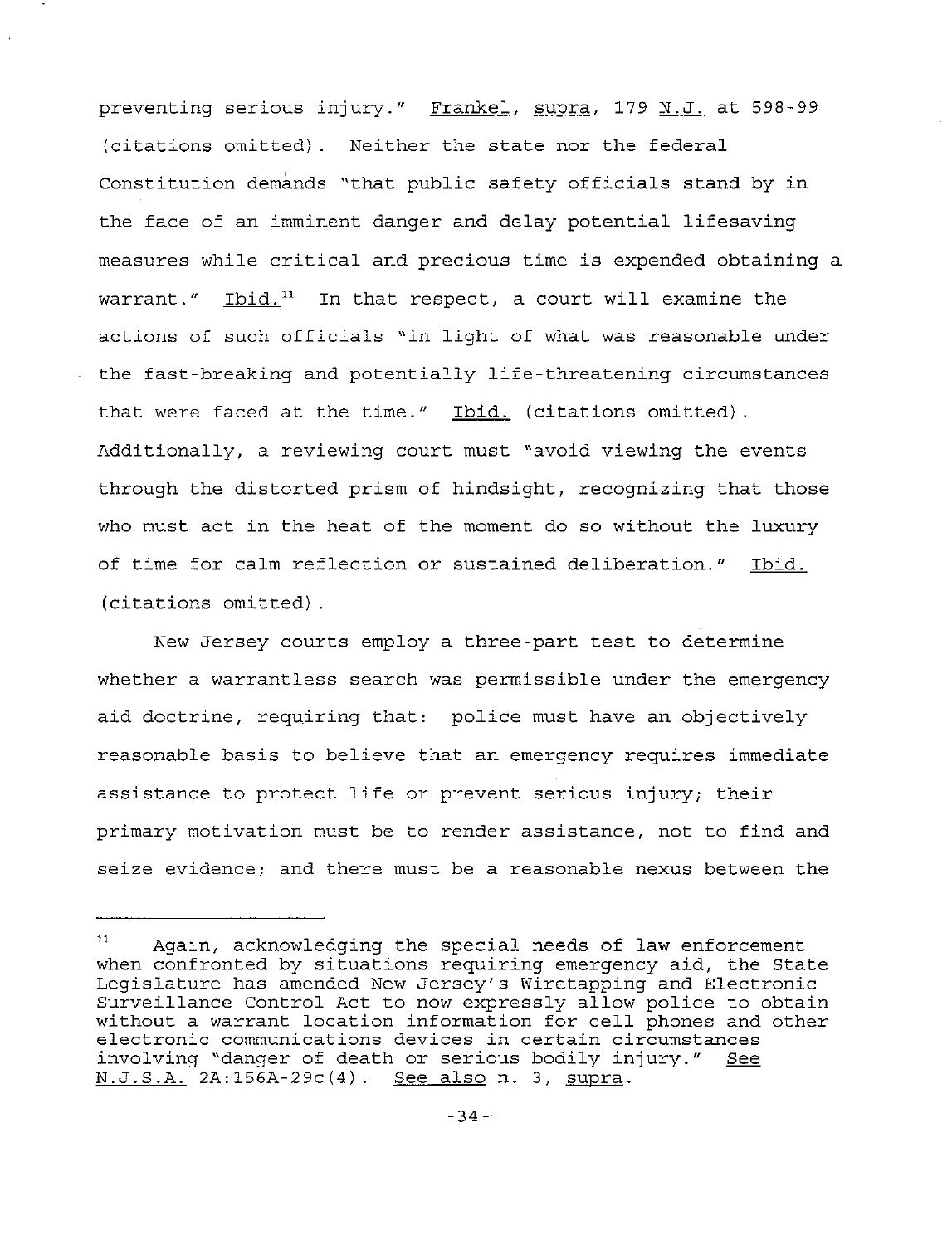emergency and the area or places to be searched. Frankel, supra, 179 N.J. at 600.<sup>12</sup> See also Cassidy, supra, 179 N.J. at 161 (citation omitted). Essentially, the emergency aid doctrine requires only that police possess "an objectively reasonable basis to believe  $-$  not certitude  $-$  that there is a danger and need for prompt action." Cassidy, supra, 179 N.J. at 161. See also Frankel, supra, 179 N.J. at 599. Moreover, the ultimate nonexistence of such a perceived danger will not invalidate the reasonableness of the decision to act at the time. Ibid. And the scope of a search under the emergency aid exception should be limited to the reasons and objectives that prompted the search in the first place. <u>Frankel, supra,</u> 179 <u>N.J.</u> at 599 (citation omitted) .

To the extent that defendant had any privacy interest at all in the generalized location of his cell phone (within <sup>a</sup> one-mile radius of <sup>a</sup> given cell tower), sufficient exigent circumstances fully justified the actions of police here under the totality of the circumstances. Officers had <sup>a</sup> warrant for his arrest and defendant knew that they were in pursuit, raising the possibility of his imminent flight or destruction of evidence. Additionally, defendant was dangerous. The undisputed facts show that <sup>a</sup>

<sup>12</sup> This Court's inclusion of an element in its emergency aid analysis focusing on the officer's subjective motivations is not consistent with federal law, in which those thoughts are consistent with reacturing, in which those choughts are<br>considered "irrelevant." <u>Michigan v. Fisher, JU.S. J.,</u> 130 considered ifferevanc. <u>Alenigan v. 11shc.</u>, <u>- 9.9. .</u>, 1.<br><u>Ct.</u> 546, 548, 175 <u>L. Ed.</u> 2d 410, 413 (2009); <u>Brigham City v</u>. Stuart, 547 U.S. 398, 404, 126 S. Ct. 1943, 1948, 164 L. Ed. 2d 650, 658 (2006).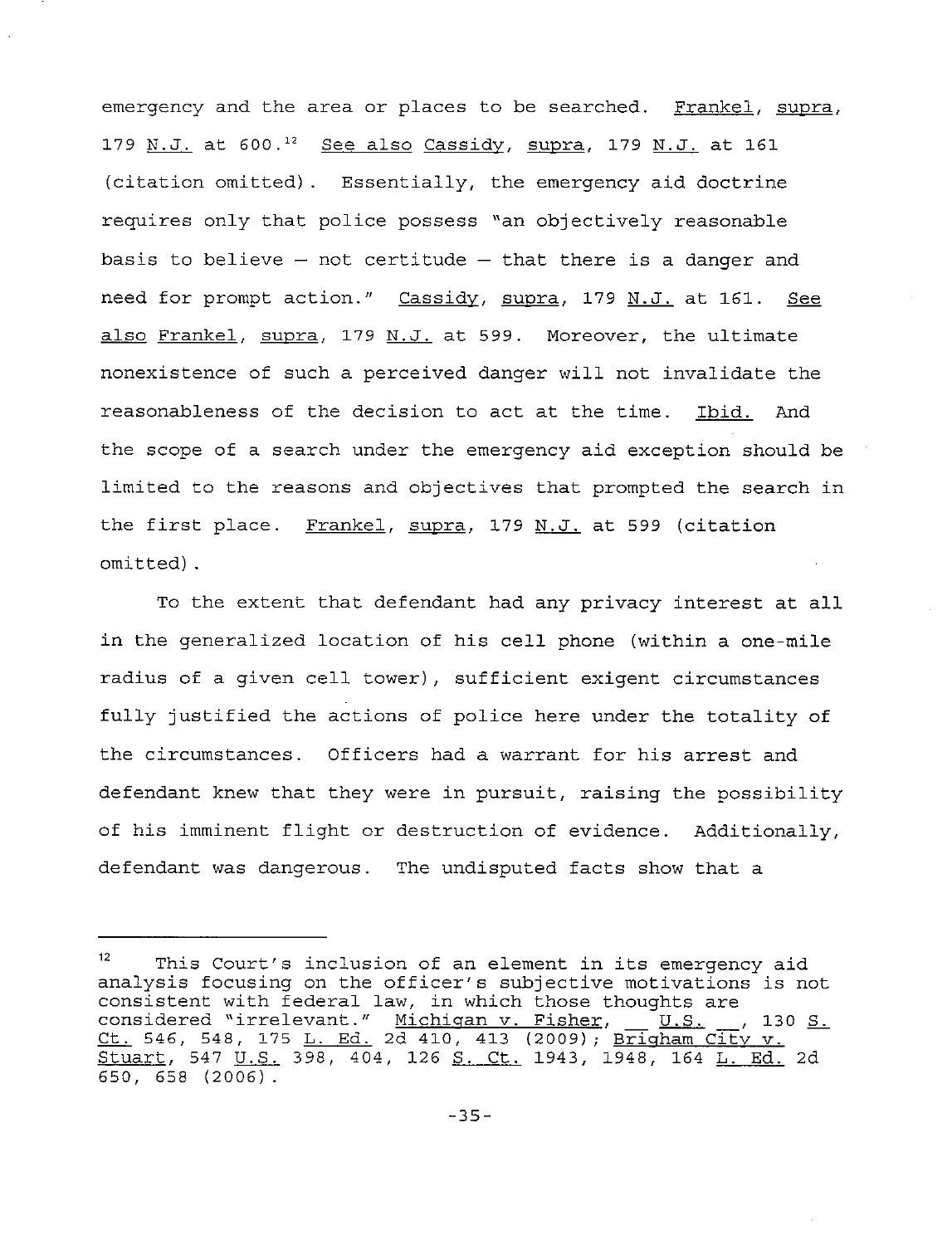history of domestic violence existed between the girlfriend and defendant, who had only threatened further violence against her upon learning of her cooperation with police. Further, investigators learned of the threats from the girlfriend's cousin, who had not seen the girlfriend since she let police into the storage unit.

Because investigators possessed an objectively reasonable basis to believe defendant's girlfriend was in danger, the police could have acted under their caretaking function of rendering emergency aid by locating defendant or his girlfriend as soon as possible before defendant could harm her. The officers' reasonable and well-founded fears for her safety thus trumped any concern over whatever minimal invasion of privacy such a generalized location as T-Mobile provided concerning defendant's cell phone might entail, to the extent defendant even had <sup>a</sup> legitimate expectation of privacy in that respect. That additional evidence was found with defendant, and whether or not police expected to find such evidence when finding defendant, is irrelevant where the primary concern was protecting his girlfriend from perceived danger, not discovering further evidence of defendant's crimes, which in this instance merely came as a fortuity.'3 See State **v.** Bogan, 200 **N.J.** 61, 77 (2009)

<sup>13</sup> As Detective Strohkirch testified, in determining <sup>a</sup> rough location of defendant's cell phone, finding his girlfriend "was our primary goal" even though police believed they might locate additional evidence regarding defendant's crimes. (lT58-4 to 10). The trial court determined the detective's testimony to be credible. (4T24-6 to 20) .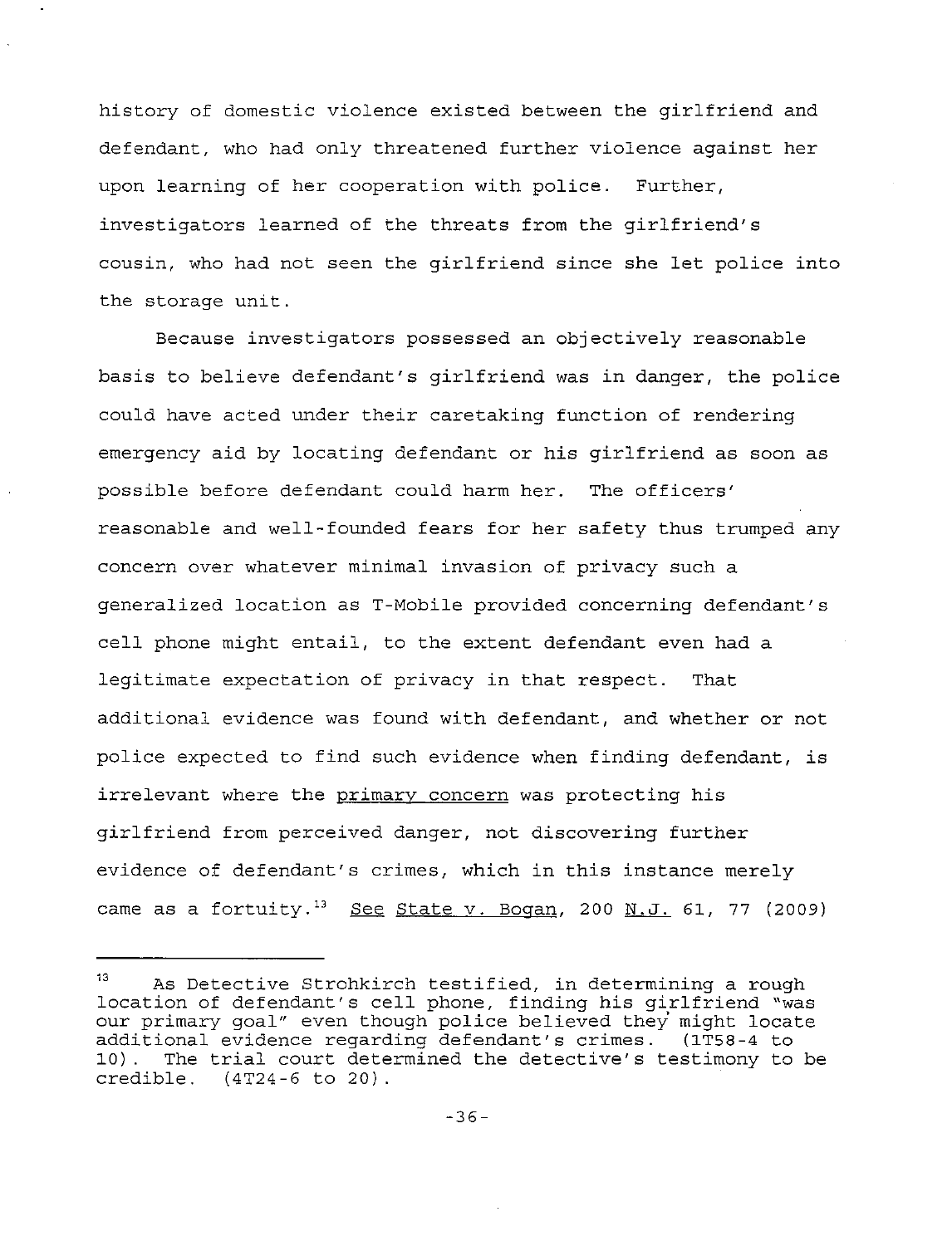("[t]o hold that the police can never legitimately engage in community caretaking activities merely because they are also involved in the detection, investigation, or acquisition of evidence concerning the violation of <sup>a</sup> criminal statute could lead to absurd results") (citation and internal quotations omitted). This Court should therefore affirm.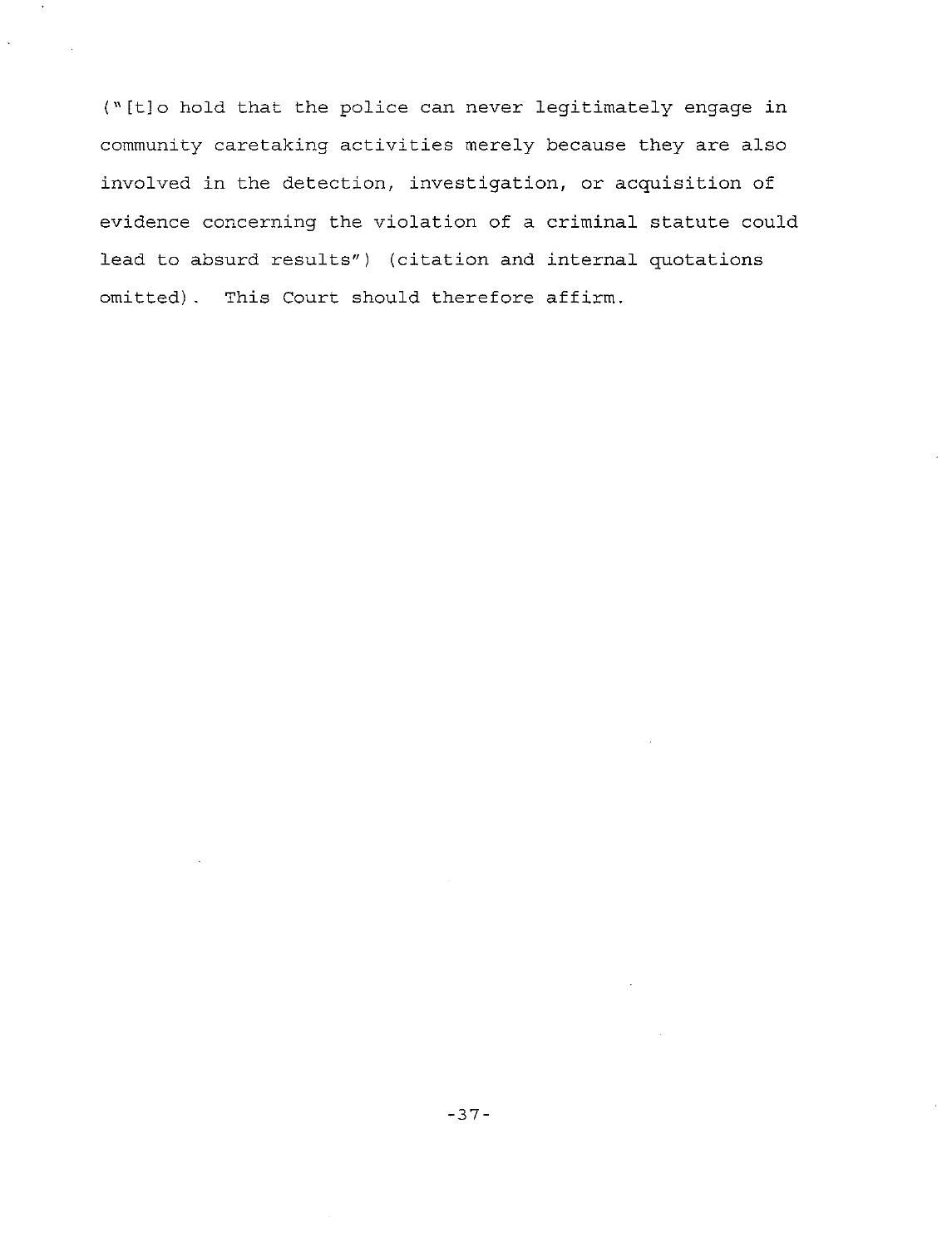### **CONCLUSION**

Based on the foregoing, this Court should affirm the Appellate Division decision.

Respectfully submitted,

JEFFREY  $S.\n\pi$ CHIESA ATTORNEY  $\not\in$  ENERAL OF NEW JERSEY  $ATTORNEY / \cancel{p}$ OR PLAINTIFF-RESPONDENT

BY:

Brian Uzdavinis Deputy Attorney General

uzdavinisb@njdcj.org

BRIAN UZDAVINIS DEPUTY ATTORNEY GENERAL DIVISION OF CRIMINAL JUSTICE APPELLATE BUREAU

OF COUNSEL AND ON THE BRIEF

DATED: July 11, 2012